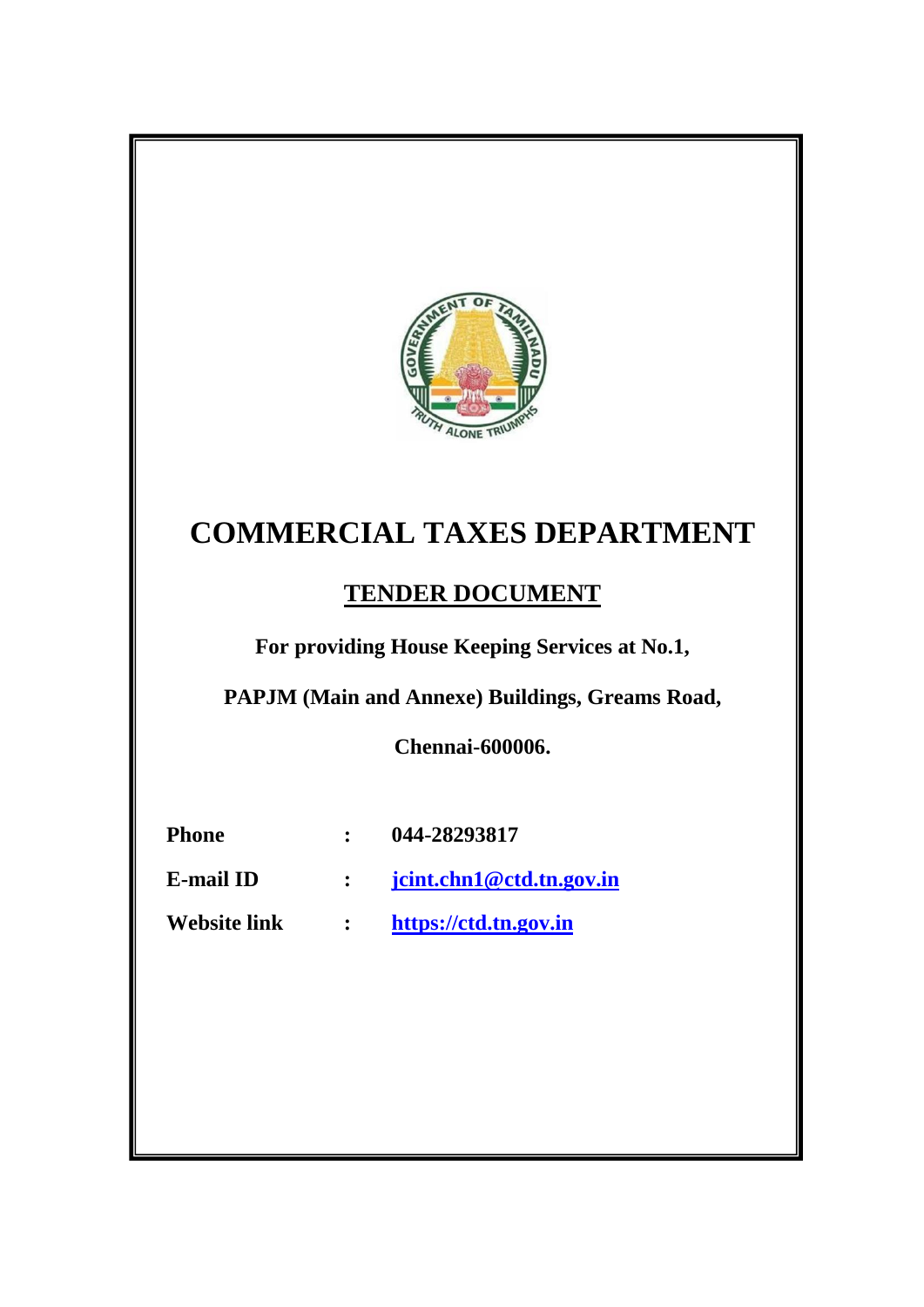# **TABLE OF CONTENTS**

| SI.<br>No.     | <b>Contents</b>                       | <b>Section</b> | Page           |
|----------------|---------------------------------------|----------------|----------------|
| $\mathbf{1}$   | Notice Inviting Tender                | $\mathbf I$    | 3              |
| $\overline{2}$ | Important dates and information (FAQ) | $\mathbf{I}$   | $\overline{4}$ |
| $\mathfrak{Z}$ | <b>Technical Bid Submission Form</b>  | $\rm III$      | 5              |
| $\overline{4}$ | <b>Contact Details Form</b>           | IV             | 6              |
| 5              | <b>General Conditions</b>             | $\mathbf V$    | $7 - 9$        |
| 6              | Minimum Eligibility Criteria          | VI             | $10 - 11$      |
| $\tau$         | <b>Technical Bid Document</b>         | <b>VII</b>     | 12             |
| 8              | <b>Financial Bid Document</b>         | <b>VIII</b>    | $13-16$        |
| 9              | Quantified Work for Housekeeping      | IX             | 17-22          |
| 10             | <b>General Condition of Contract</b>  | X              | $23 - 25$      |
| 11             | Annexure-I                            |                | 26             |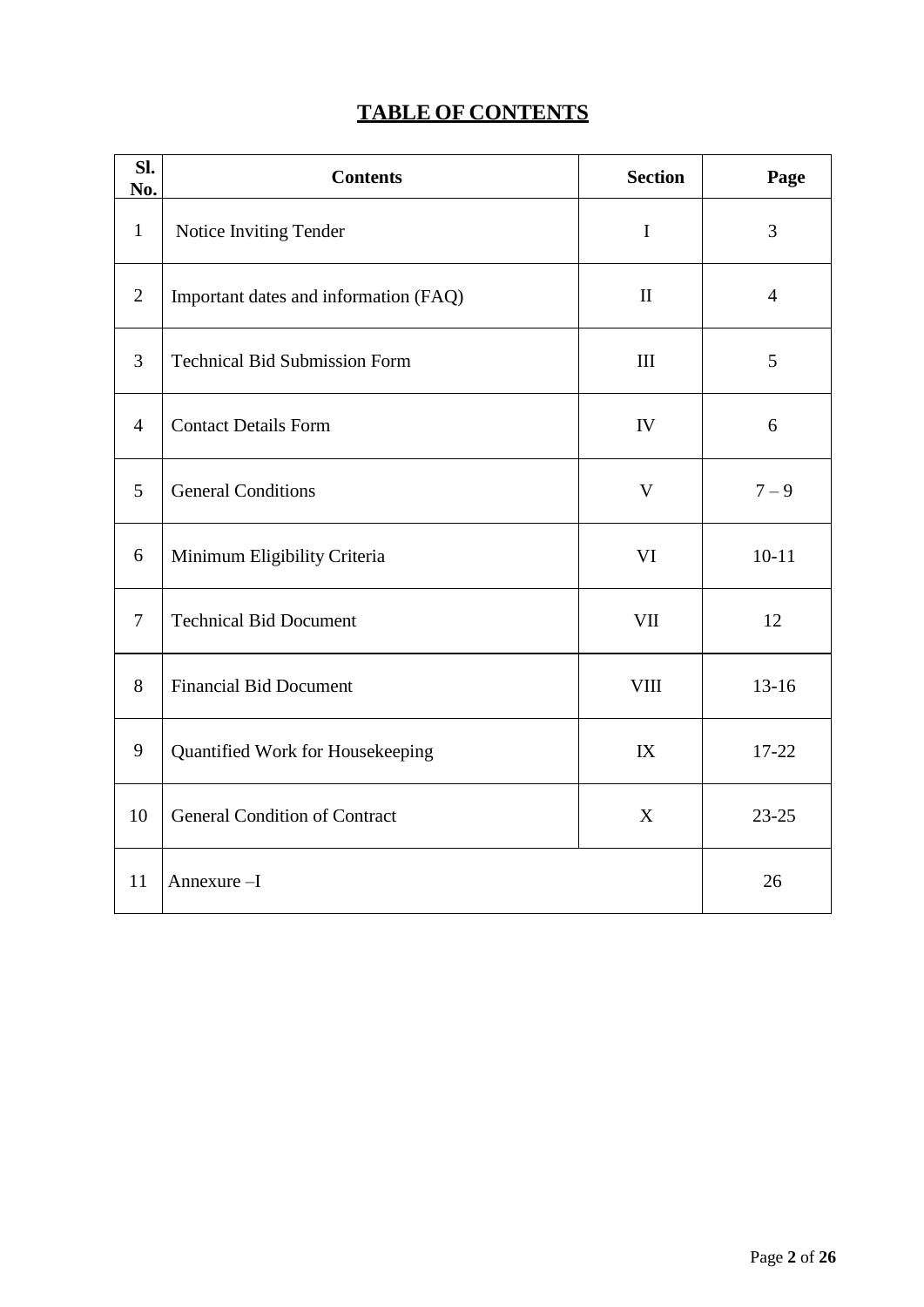#### **COMMERCIAL TAXES DEPARTMENT**

#### **TENDER NOTICE FOR PROVIDING HOUSE KEEPING SERVICES**

Office of the Joint Commissioner (ST), Intelligence-I, No.1, PAPJM Building, Greams Road, Chennai-6 invites sealed tenders under two bid systems from eligible firms / companies for providing housekeeping services for the Commercial Taxes offices located at the above mentioned address.

The Sealed bidding document (Technical Bid, Financial Bid & along with Earnest Money Deposit duly filled and signed) should be reached the above mentioned address on or before **18th March 2022, 04.00 P.M**. Tender received after stipulated time and date shall be rejected summarily.

| <b>Cost of Tender Document</b>     | $\vdots$       | Tender Document may be downloaded<br>from<br>www.ctd.tn.gov.in at free of cost<br>$\alpha$<br>Copy of Tender Document may be obtained at free<br>of cost in the Office of the Joint Commissioner<br>(ST), Intelligence-I, No.1, PAPJM Building, Greams<br>Road, Chennai-6. |  |  |  |
|------------------------------------|----------------|----------------------------------------------------------------------------------------------------------------------------------------------------------------------------------------------------------------------------------------------------------------------------|--|--|--|
| <b>Earnest Money Deposit</b>       | $\ddot{\cdot}$ | Rs. 2,00,000/-<br>(Only DD in favour of Personal Assistant, Office)<br>of the Joint Commissioner (ST), Intelligence-I,<br>Chennai-6)                                                                                                                                       |  |  |  |
| <b>Issuance of Tender Document</b> | $\bullet$      | From 07.03.2022 to 18.03.2022<br>(Between 10.00 A.M to 04.00 P.M.)                                                                                                                                                                                                         |  |  |  |
| Pre bid meeting                    | $\vdots$       | <b>15.03.2022</b> (Tuesday)<br>(Between 10.00 A.M to 04.00 P.M.)                                                                                                                                                                                                           |  |  |  |
| Last Date for submission of Tender | $\ddot{\cdot}$ | 18.03.2022 up to 04.00 P.M                                                                                                                                                                                                                                                 |  |  |  |
| Date and time of opening of Tender | $\ddot{\cdot}$ | 18.03.2022 at 05.00 P.M (Technical Bid)                                                                                                                                                                                                                                    |  |  |  |

The tender document should be submitted with the fee for Earnest Money Deposit in the Technical bid of tender document; else tender document for the bid will not be accepted.

The Joint Commissioner (ST), Intelligence-I reserves the right to accept / reject any of the Tender(s) without assigning any reason whatsoever and shall be final and binding:

> **Joint Commissioner (ST), Intelligence-I, Chennai-6.**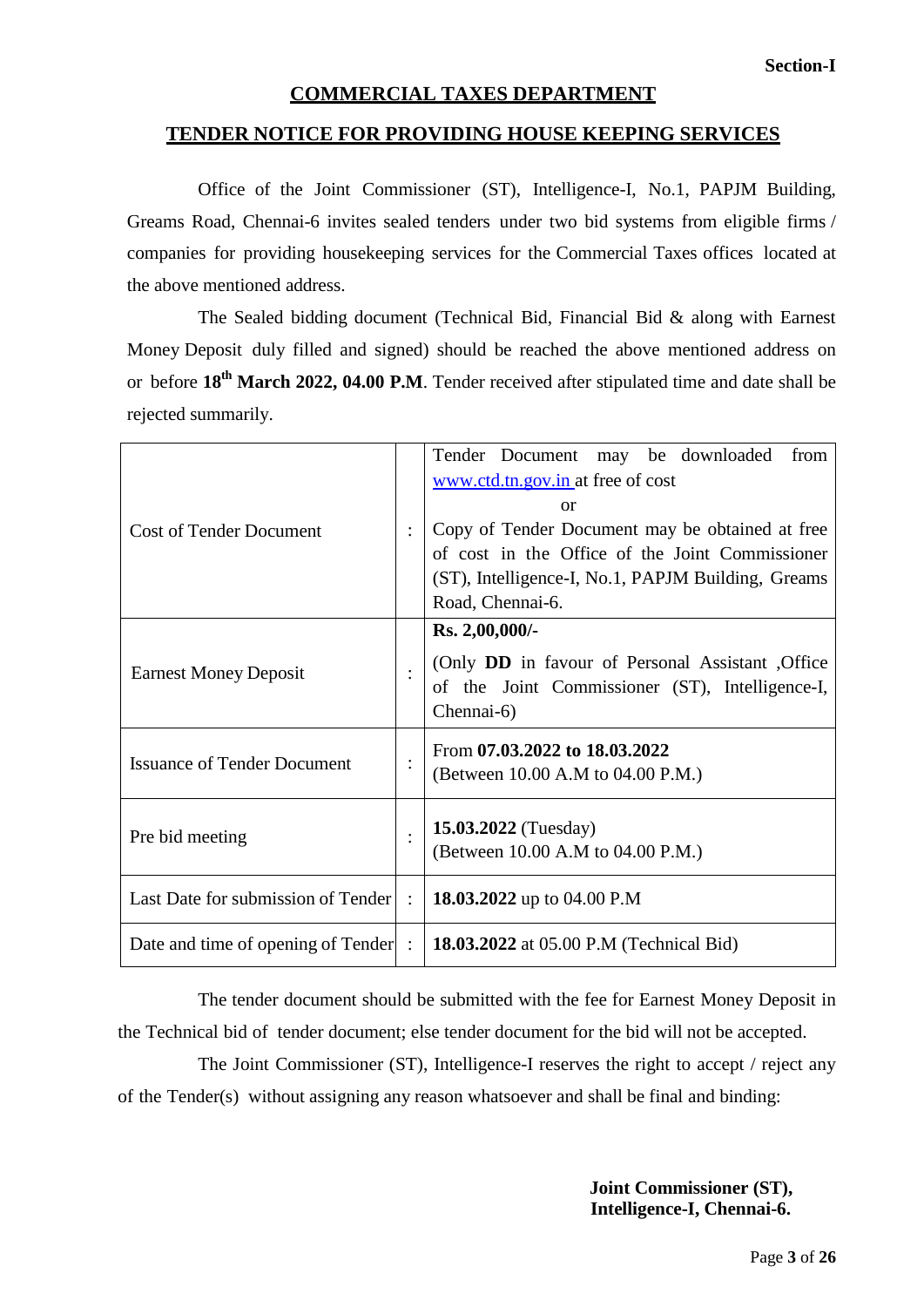# **IMPORTANT DATES AND INFORMATION**

| SI.<br>No.     | <b>FAQ</b>                                                                                                                                                       | <b>Answer</b>                                                                                                                                                                                                                                                                                                                        |  |  |
|----------------|------------------------------------------------------------------------------------------------------------------------------------------------------------------|--------------------------------------------------------------------------------------------------------------------------------------------------------------------------------------------------------------------------------------------------------------------------------------------------------------------------------------|--|--|
| 1              | <b>Cost of Tender Document</b>                                                                                                                                   | downloaded<br>in<br>Tender<br>Document<br>be<br>may<br>www.ctd.tn.gov.in at free of cost<br><b>or</b><br>Copy of Tender Document may be obtained at free of<br>cost in O/o. the Joint Commissioner (ST), Intelligence-I,<br>No.1, PAPJM Building, Greams Road, Chennai-6.                                                            |  |  |
| $\overline{2}$ | <b>Earnest Money Deposit</b>                                                                                                                                     | Rs.2,00,000/-<br>(Only DD in favour of Personal Assistant, Office of<br>the Joint Commissioner (ST), Intelligence-I, Chennai-6)                                                                                                                                                                                                      |  |  |
| 3              | Performance Security<br>Deposit                                                                                                                                  | 2% of the total value of the contract in the form of<br>Bank Guarantee from any Scheduled Commercial Bank<br>drawn in favour of Personal Assistant, Office of the<br>Joint Commissioner (ST), Intelligence-I, Chennai-6<br>for the period of empanelment / extended<br>valid<br>empanelment. (Applicable for successful bidder only) |  |  |
| $\overline{4}$ | place of<br>Address and<br>submission of Tender                                                                                                                  | Office of the Joint Commissioner (ST), Intelligence-I,<br>No.1, PAPJM Building, Greams Road, Chennai-6.                                                                                                                                                                                                                              |  |  |
| 5              | <b>Tender Document Delivery</b><br>Mode                                                                                                                          | Through Speed Post / Registered Post / Courier or in<br>person                                                                                                                                                                                                                                                                       |  |  |
| 6              | time of<br>and<br>Last date<br>Submission                                                                                                                        | 18.03.2022 up to 04.00 P.M.                                                                                                                                                                                                                                                                                                          |  |  |
| 8              | Pre Bid meeting                                                                                                                                                  | 15.03.2022                                                                                                                                                                                                                                                                                                                           |  |  |
| 9              | Date of opening Technical<br><b>Bid</b>                                                                                                                          | 18.03.2022 up to 05.00 P.M.                                                                                                                                                                                                                                                                                                          |  |  |
| 10             | Date of opening Financial<br>Bids for technically qualified<br>bidder                                                                                            | To be notified later                                                                                                                                                                                                                                                                                                                 |  |  |
| 11             | Venue of opening tender                                                                                                                                          | Office of The Joint Commissioner (ST), Intelligence-I,<br>No.1, PAPJM Building, Greams Road, Chennai-6                                                                                                                                                                                                                               |  |  |
| 12             | All the bid documents from<br>section-III to X need to be<br>duly signed and sealed.<br>However, the Financial Bid<br>(Section-VIII) will be<br>Opened later on. | If signature $\&$ stamp in any of the section III to X found<br>missing, the tenderer shall communicate on the same, on<br>the day of opening for acceptance.                                                                                                                                                                        |  |  |
| 13             | Duration of contract                                                                                                                                             | Two Years from the date of awarding of contract, which<br>is further extendable for a period of One Year on<br>mutual consent by providing annual escalation of 5% in<br>the quoted amount.                                                                                                                                          |  |  |
| 14             | Validity of Tender                                                                                                                                               | Three months from the date of opening of tender                                                                                                                                                                                                                                                                                      |  |  |
| 15             | Total Number of pages of<br><b>Tender Document</b>                                                                                                               | 26 pages                                                                                                                                                                                                                                                                                                                             |  |  |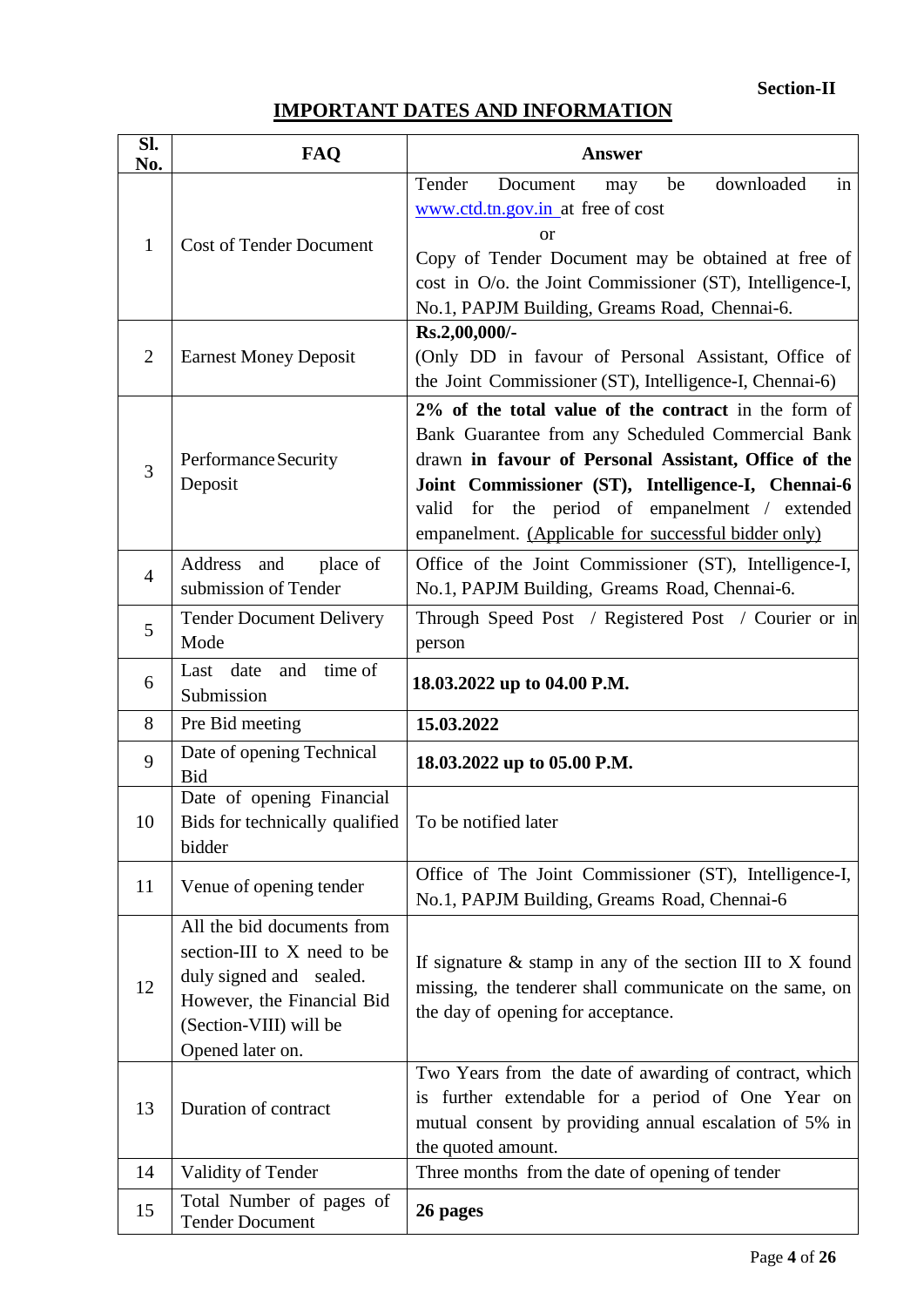#### **Section-III**

# **TECHNICAL BID SUBMISSION FORM**

*Dated:* **Dated:** 

# **Letter of Bid (To be printed preferably on Bidder's letterhead)**

**To The Joint Commissioner (ST), Intelligence-I, No.1, 2nd Floor, PAPJM Building, Greams Road, Chennai-600006.**

Ref: Invitation for Bid in respect of Tender Notice dated: **01st March 2022.**

We, the undersigned, declare that:

- 1. We have examined and have no reservations to the Bidding Documents.
- 2. We offer to execute in conformity with the Bidding Documents for "Housekeeping Service Contract" for the Commercial Taxes offices functioning in PAPJM (Main and Annexe) Buildings at No.1, Greams Road, Chennai-6.
- 3. Our bid shall be valid for a period of three months from the date fixed for the bid submission deadline in accordance with the Bidding Documents and it shall remain binding upon us and may be accepted at any time before the expiration of that period.
- 4. If our bid is accepted, we commit to submit a performance security deposit of **2% of the Contract Value** in accordance with the Bidding Documents.
- 5. We also declare that Government of India or any other Government body has not declared us ineligible or black listed us on charges of engaging in corrupt, fraudulent, collusive or coercive practices or any failure / lapses of serious nature.
- 6. We also accept all the terms and conditions of this bidding document and undertake to abide by them, including the condition that the Department is not bound to accept highest ranked bid / lowest bid or any other bid that the Department may receive.

Yours sincerely,

Authorized Signatory

**(Authorized person shall attach a copy of Authorization for signing on behalf of Bidding company)**

Full Name and Designation

Date: Place: Stamp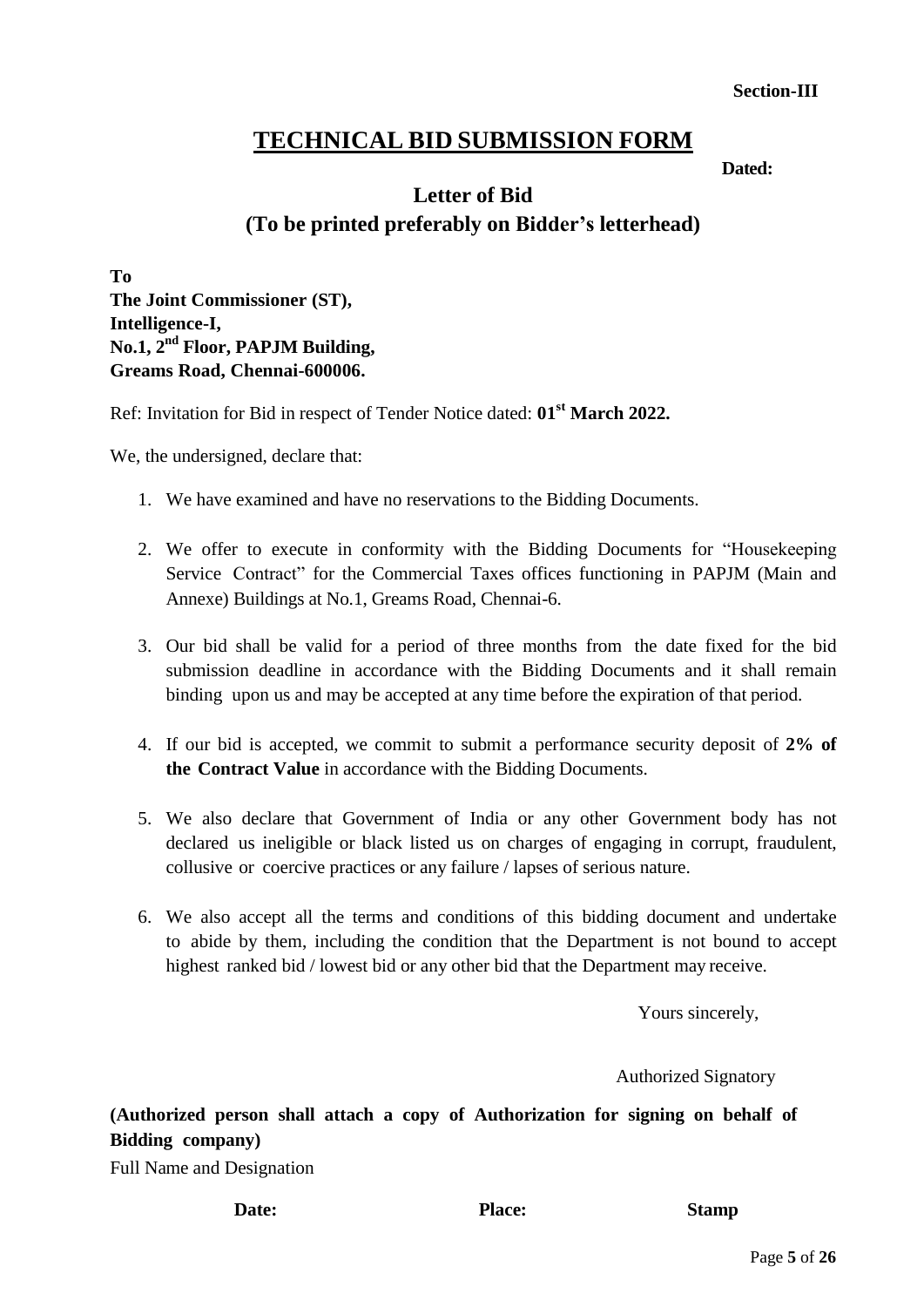# **CONTACT DETAILS FORM**

#### **General Details of Bidder**

| 1.            | <b>Name of the Company</b>                                    |  |
|---------------|---------------------------------------------------------------|--|
| 2.            | <b>Name and Designation of</b><br><b>Authorized Signatory</b> |  |
| <sup>3.</sup> | <b>Communication Address</b>                                  |  |
|               |                                                               |  |
| 4.            | Landline / Mobile No.                                         |  |
| 5.            | Fax                                                           |  |
| 6.            | E-Mail ID.                                                    |  |
| 7.            | <b>GSTIN</b>                                                  |  |
| 8.            | PAN NO.                                                       |  |

#### **Details of the Bidder's Representative**

| 1. | <b>Name of the Contact</b><br><b>Person</b> |  |
|----|---------------------------------------------|--|
| 2. | <b>Designation</b>                          |  |
| 3. | <b>Phone No.</b>                            |  |
| 4. | Mobile No.                                  |  |
| 5. | E-Mail ID.                                  |  |

### **UNDERTAKING**

- 1. I, the undersigned certify that I have gone through the terms and conditions mentioned in the bidding document and undertake to comply with them.
- 2. The rates quoted by me are valid and binding upon me for the entire period of contract and period of extension, if any and it is certified that the rates quoted are the lowest rates as quoted in any other institution of India.
- 3. I/We give the rights to the Department to forfeit the Earnest Money / Performance Security Deposit by me/us in case of breach of conditions of Contract.
- 4. I hereby undertake to provide the housekeeping services as per the provisions in the tender document/contract agreement.

Signature of the Authorized Signatory

Page **6** of **26** Designation (Office seal of the Bidder)

Date:

Place: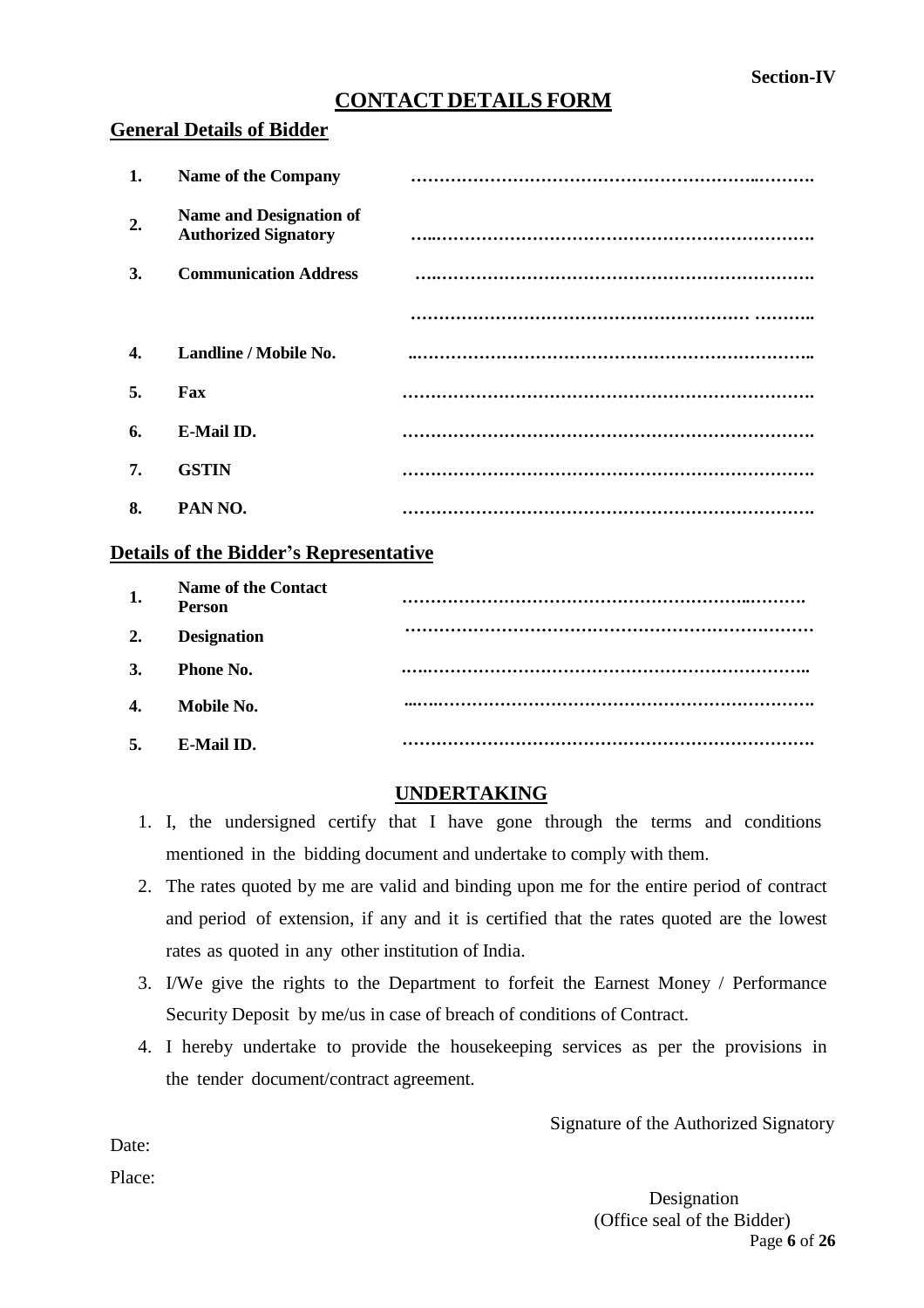### **GENERAL CONDITIONS**

- 1. For the Bidding / Tender Document Purposes, the Joint Commissioner (ST), Intelligence - I, Greams Road, Chennai-6 shall be referred to as "Department of Commercial Taxes' and the Bidder / Successful Bidder shall be referred to as 'Contractor' and / or Bidder or interchangeably.
- 2. The sealed bidding documents should be delivered in the Administration Section of this office on or before the stipulated date and time. The technical bid and the financial bid must be sealed in separate envelopes super-scribing "Technical Bid" and "Financial Bid" and both these two envelopes must be placed in a third envelope super-scribing "Tender for Housekeeping Contract Service". This third envelope should be sealed and delivered to the Joint Commissioner (ST), Intelligence-I, No.1, PAPJM Building, Greams Road, Chennai-6.
- 3. Tender Document may be downloaded in [www.ctd.tn.gov.in](http://www.ctd.tn.gov.in/) at free of cost or copy of Tender Document may be obtained at free of cost in Office of the Joint Commissioner (ST), Intelligence-I, No.1, PAPJM Building, Greams Road, Chennai-6
- 4. While all efforts have been taken to avoid errors in the drafting of the tender document, the Bidder is advised to check the same carefully. No claim on account of any errors detected in the tender documents shall be entertained.
- 5. Each page of the Tender documents must be stamped and signed by the person or authorized persons submitting the Tender in token of his / their having acquainted himself / themselves and accepted the entire tender documents including various conditions of contract. Any Bid with any of the Documents not so signed is liable to be rejected at the discretion of the Department. **NO PAGE SHOULD BE REMOVED / DETACHED FROM THIS BIDDING DOCUMENT.**
- 6. All entries in the tender form should be legible and filled clearly. If the space for furnishing information is insufficient, a separate sheet duly signed by the authorized signatory may be attached. No over writing or cutting is permitted in the Price Bid Form. In such cases, the tender shall be summarily rejected.
- 7. The bidder shall attach the copy of the authorization letter / power of Attorney as the proof of authorization for signing on behalf of the Bidder.
- 8. All Bidders are hereby explicitly informed that conditional offers or offers with deviations from the conditions of Contract, the bids not meeting the minimum eligibility criteria, Technical Bids not accompanied with Earnest Money Deposit of requisite amount/format, or any other requirements, stipulated in the tender documents are **liable to be rejected**.
- 9. The parties to the Bid shall be the "**Bidders**" (to whom the work has been awarded) and the Department of Commercial Taxes.
- 10. For all purposes of the contract including arbitration thereunder, the address of the bidder mentioned in the bid shall be final unless the bidder notifies a change of address by a separate letter sent by registered post to the Joint Commissioner (ST), Intelligence–I, No.1, PAPJM Building, Greams Road, Chennai-6. The bidder shall be solely responsible for the consequences of any omission or error to notify change of address in the aforesaid manner.

**(Signature) (Stamp)**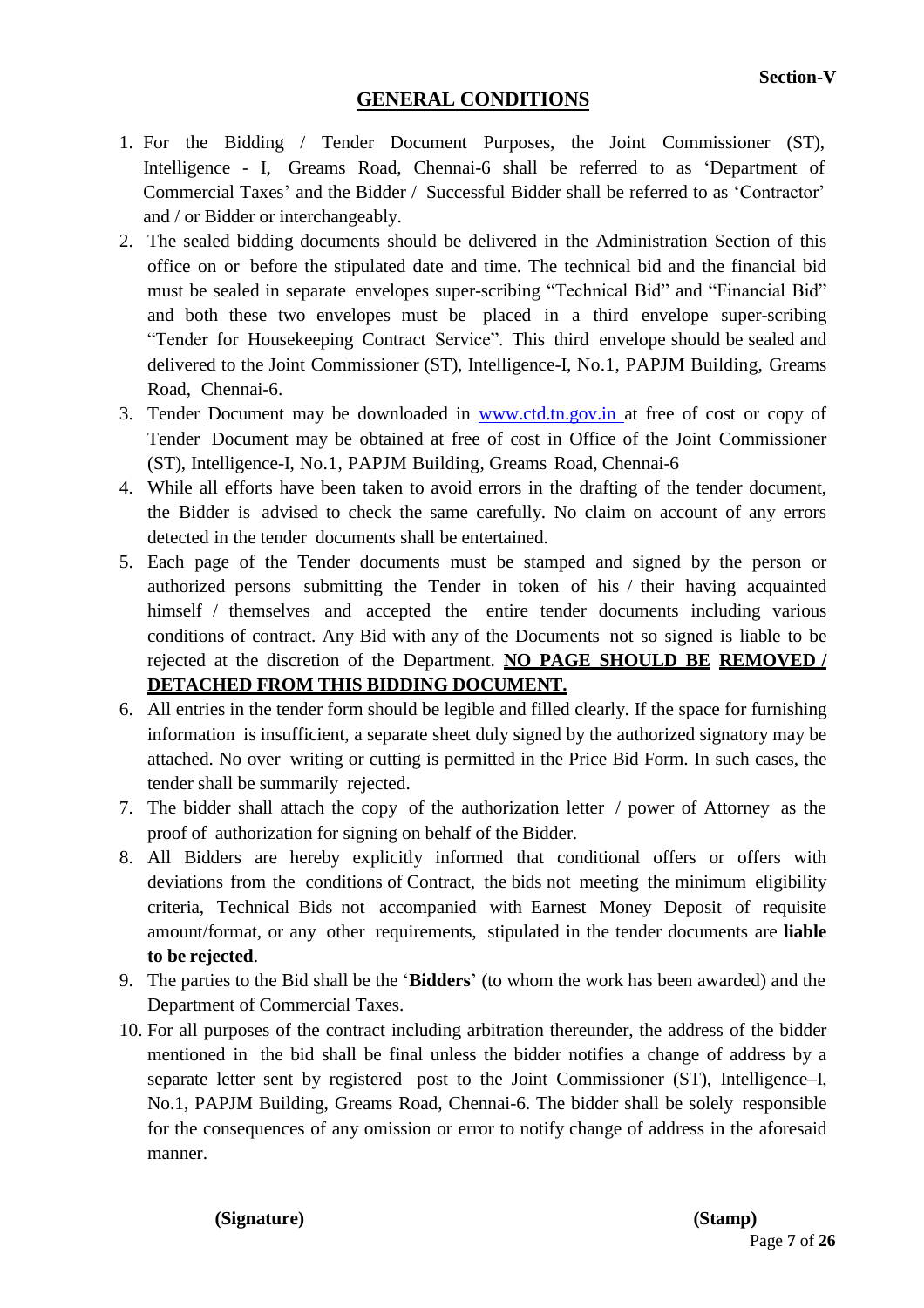- 11. No request for transfer of any previous deposit of Earnest Money or Performance Security Deposit or adjustment against any pending bill held by the Department in respect of any previous work will be entertained.
- 12. Tenderer shall not be permitted to withdraw his offer or modify the terms and conditions thereof. In case the tenderer fails to observe and comply with the stipulations made herein or back out after quoting the rates, the EMD will be forfeited.
- 13. **Validity of the Bids**: The quoted bids shall have the validity for a period **of three months** from the date of opening of the tenders.
- 14. **Opening of Tender**: The tenderer either himself or may authorize any person to be present at the time of opening of the tender. The person attending the opening of the tender on behalf of the tenderer should bring with him a letter of authorization as proof.
- 15. **Right of Acceptance**: The Department of Commercial Taxes reserves all rights to reject any or all tenders without assigning any reason.
- 16. **Communication of Acceptance** Successful bidder shall give acceptance within **10 days** from the date of receipt of the work order, failing which, the work order issued stands cancelled and the EMD will be forfeited. Further, the successful bidder shall pay an amount of **2% of yearly Contract amount** towards Performance Security which will be adjusted from the Earnest Money Deposit.
- 17. **Disclaimer**: The near relatives of employees of the Department are prohibited from Participation in this tender. The near relatives for this purpose are defined as:
	- Members of a Hindu Undivided Family.
	- Their Spouse.
	- The one is related to the other in the manner as father, mother, son(s), son's wife (daughter-in-law), daughter(s)  $\&$  daughter's husband (son- in-law), brother(s)  $\&$  brother's wife, sister(s) and sister"s husband (Brother-in-law).
- 18. Corrigendum / Amendment to the tender will be effected if required.
- 19. The tenderer shall bear all cost associated with preparation and submission of tender form.
- 20. The bidder shall submit the tender form legibly in English and attach copies wherever required.
- 21. Bidders sending their bids through courier/ by Speed post / by Person should also ensure that their bids are received on the said address by the stipulated date and time. **No time extension** for courier / Speed Post / by Person shall be granted.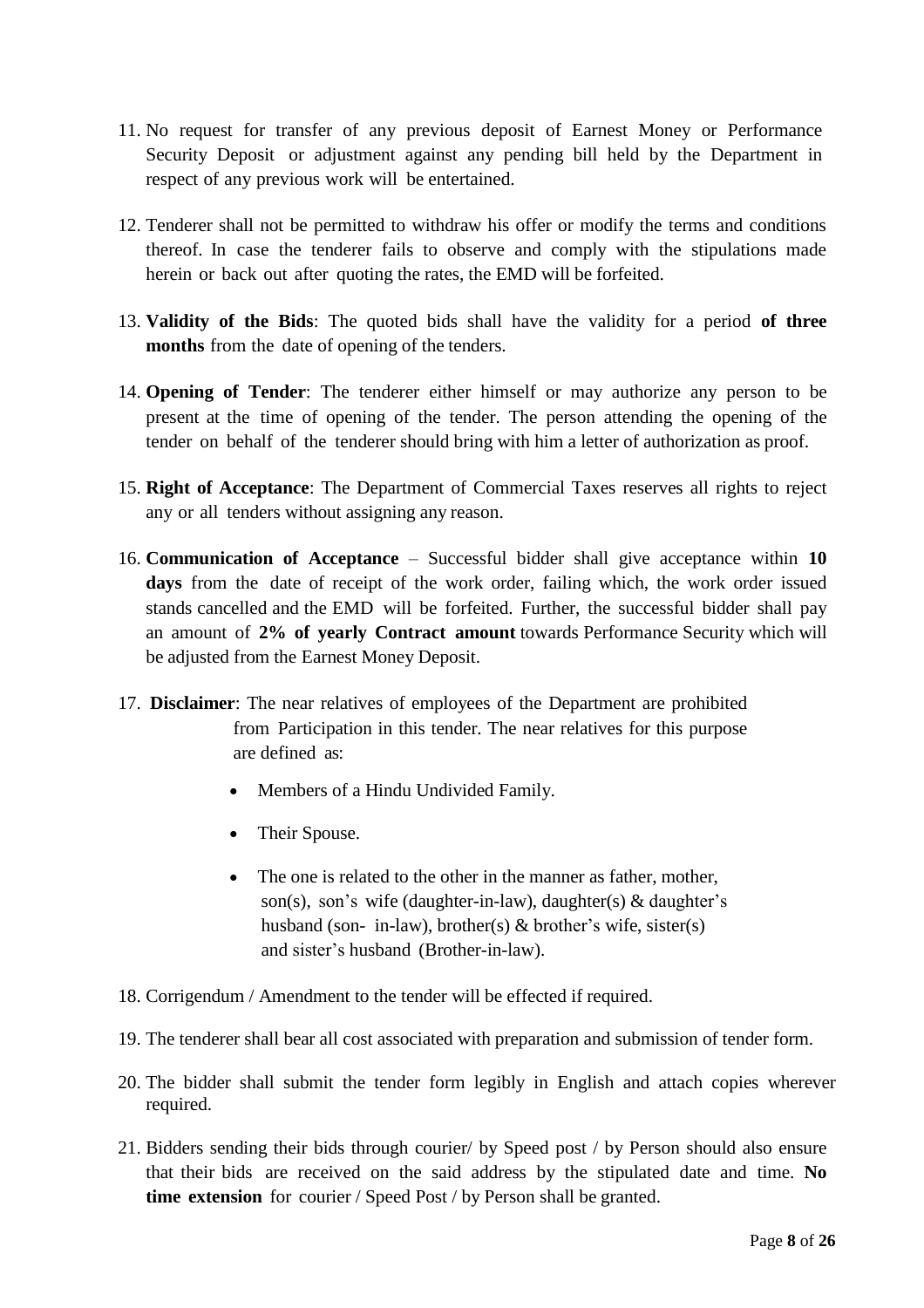- 22. The Pre bid clarification on doubts of Tender document will be addressed in the Office of the Joint Commissioner (ST), Intelligence-I, No.1, PAPJM Building, Greams Road, Chennai-6 on **15.03.2022** (**Between 10.00 A.M. to 04.00 P.M.**)
- 23. The Technical Bid will be opened on in the said date and time at our office.
- 24. The agencies who qualify the Technical bid shall be call for next meeting for opening of financial bid for which the date, time and venue will be intimated to the qualified agencies separately.
- 25. The bidder or the authorized person of the bidder are allowed to take part in the financial and technical bid opening meeting and they are required to sign the attendance.
- 26. Absence of bidder or representative shall not impair legality of the opening procedure.
- 27. After opening of Technical bid and verifying the EMD amount, the technical bids shall be evaluated later on to ensure that, the bidders meet the eligibility criteria as specified in the tender document.
- 28. The technical bids shall be evaluated based on the available documents submitted by the bidder, in the proper format with the required EMD. The Bid of the non-confirming bidders shall be rejected without evaluation
- 29. The Competent Authority of the Department reserves the rights to annul all bids or discontinues this tender process, without assigning any reason, at any time prior to signing of agreement with the successful bidder.
- 30. The successful bidder shall enter into contract and the authorized signatory shall execute and sign the contract agreement in accordance with the article agreement and general conditions and provisions contained in the tender document before commencement of service.
- 31. Financial bid will be opened for the qualified technical bidders.

Date:

Place: **(Name and Signature of Tenderer with stamp of the firm)**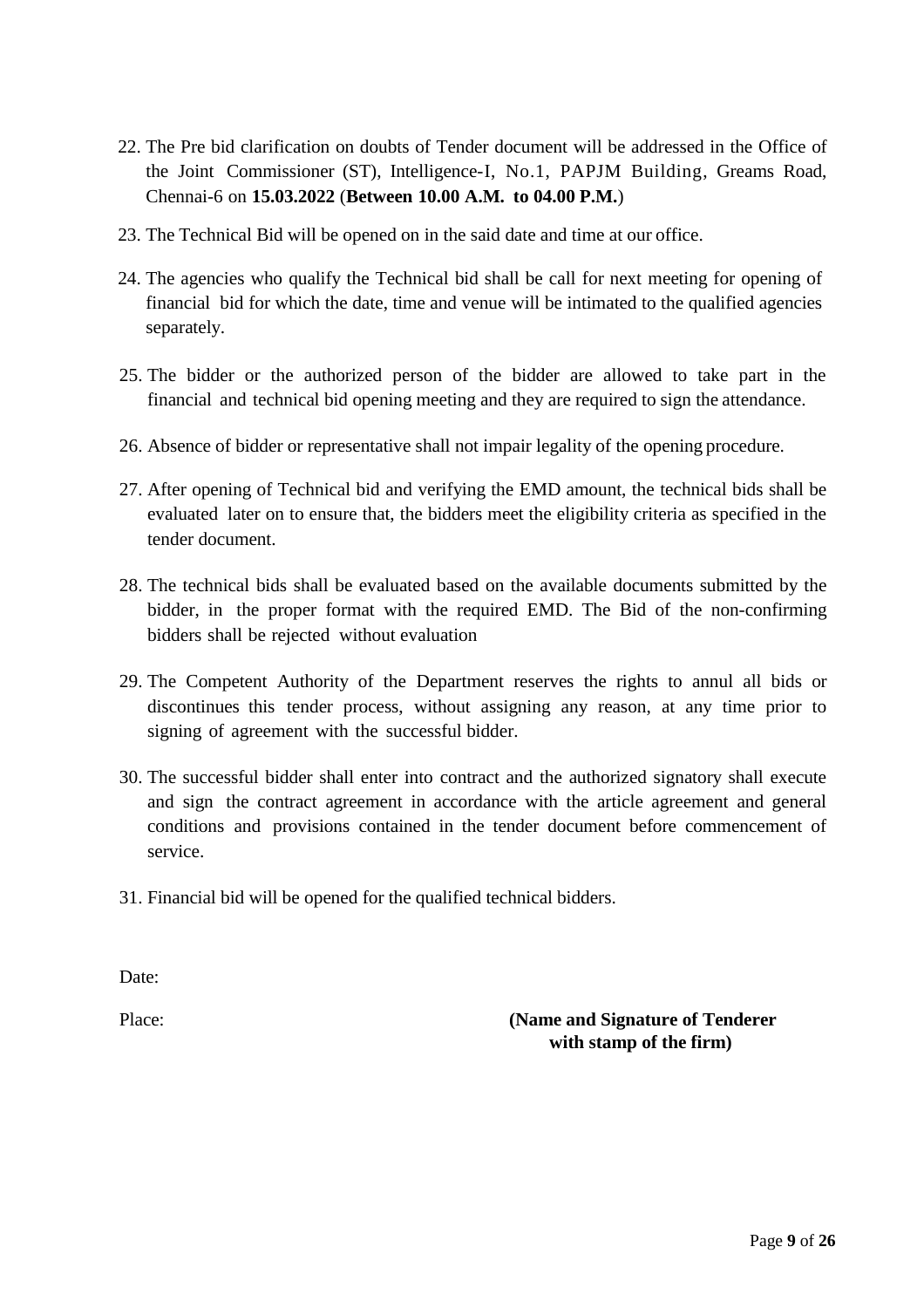#### **MINIMUM ELIGIBILITY CRITERIA FOR HOUSEKEEPING SERVICE PROVIDER**

The Joint Commissioner (ST), Intelligence-I, No.1, PAPJM Building, Greams Road, Chennai-6 has set up minimum eligibility criteria for the bidding purposes. All bidding parties must meet following criteria before they apply for the bid. The bidding parties meeting the criteria must enclose their supporting documents along with the proposal.

| Sl.<br>No. | <b>Criterion</b>                                                                                                                                                                                                                                                                                                                                                                                                                                                                                                                                                                                                                                                                                                                                                                                                                                                                       | Documents to be provided                                                                                                                                                                                                                                                                                |
|------------|----------------------------------------------------------------------------------------------------------------------------------------------------------------------------------------------------------------------------------------------------------------------------------------------------------------------------------------------------------------------------------------------------------------------------------------------------------------------------------------------------------------------------------------------------------------------------------------------------------------------------------------------------------------------------------------------------------------------------------------------------------------------------------------------------------------------------------------------------------------------------------------|---------------------------------------------------------------------------------------------------------------------------------------------------------------------------------------------------------------------------------------------------------------------------------------------------------|
| 1.         | The entity should be either registered as<br>a Company under Companies Act 1956/<br>2013 or as a Partnership (including<br>Limited Liability Partnership)<br>under<br>Partnership Act, 1932 as the case may be<br>and should be in existence for not less<br>than three years before 31/12/2021 as a<br>company or firm as the case may be. For<br>proof, self- attested/attested copy of<br><b>of</b><br>Incorporation<br><b>Certificates</b><br>$\sqrt{ }$<br>partnership deeds or any other valid<br>document issued by the respective<br>registrar of firms/ companies may be<br>submitted. In case of Proprietorship<br>firm, Self- declaration or self-certificate<br>supported by PAN in the proprietor<br>name would suffice.<br>The Bidder should have a valid PAN<br>issued by the Income Tax department.<br>Bidder shall have valid Goods and<br>Services Tax Registration. | Certificate of Incorporation in respect<br>of the applicant organization issued<br>by Registrar of Companies or a<br>partnership deed duly registered under<br>the Partnership Act.<br>i. Certificate of Commencement of<br>Business.<br>i. Certificate consequent to change of<br>name, if applicable. |
| 2.         | The Bidder shall have at least Two years<br>of experience in the field of housekeeping<br>/ utility management services for Public<br>Sector Undertakings or Large Private Sector<br>Concerns like IT Parks, Malls, Airports,<br>Office premises, Hospitals etc., in premises<br>with minimum of 5000 sq. ft.                                                                                                                                                                                                                                                                                                                                                                                                                                                                                                                                                                          | Certified documents /Agreements in<br>support of past contracts or existing<br>contracts with Government/PSUs/<br>Other establishments.                                                                                                                                                                 |

#### **Minimum Eligibility Criteria:**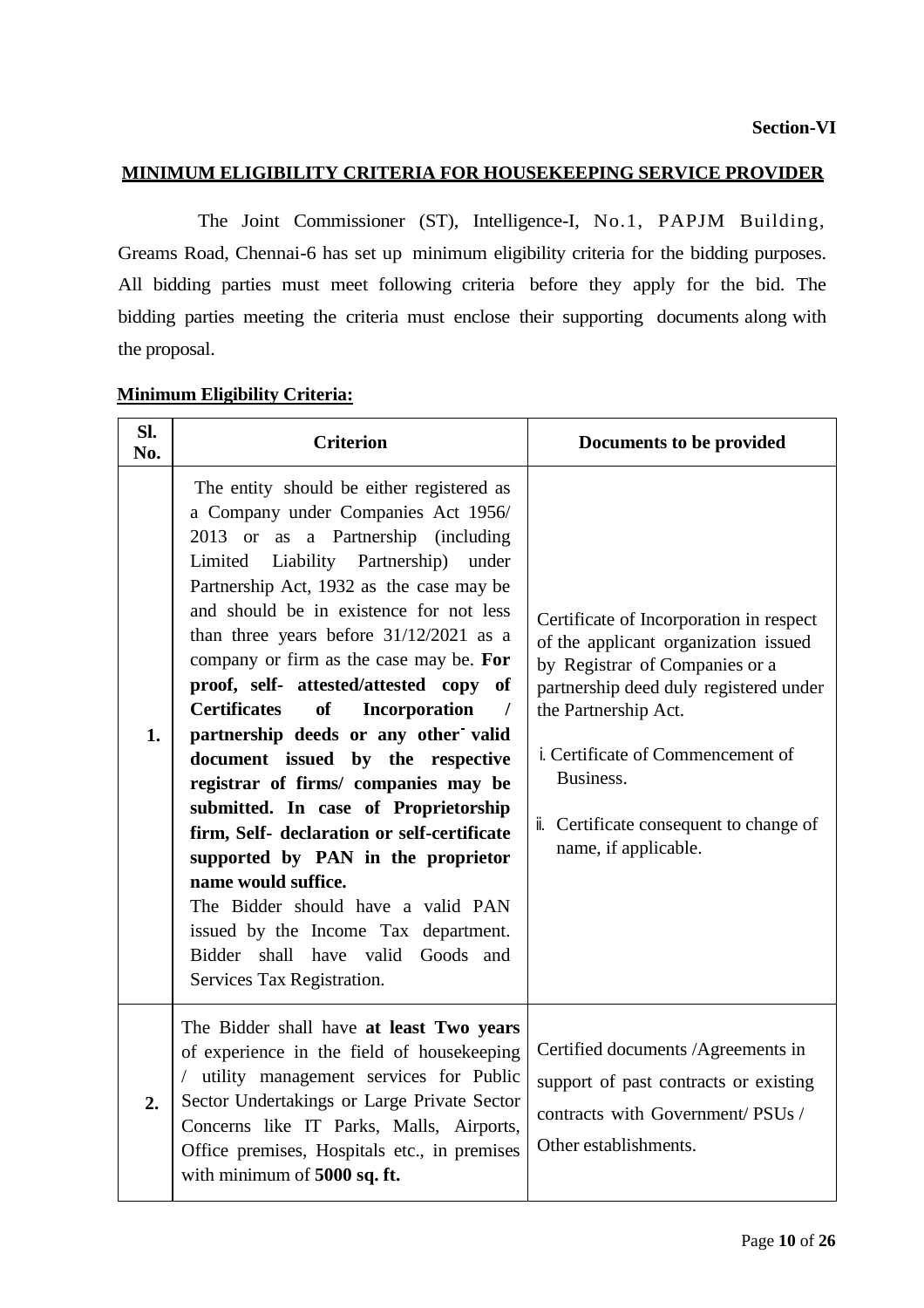| 3. | They should have their own Bank Account;                                                                                                                                                                                                                                                                                                                                                                | Certified<br>of<br>Bank<br>the<br>extracts<br>Account<br>containing<br>transactions<br>during last three years of the bidder<br>in relation to manpower services.                                                                                                                                           |
|----|---------------------------------------------------------------------------------------------------------------------------------------------------------------------------------------------------------------------------------------------------------------------------------------------------------------------------------------------------------------------------------------------------------|-------------------------------------------------------------------------------------------------------------------------------------------------------------------------------------------------------------------------------------------------------------------------------------------------------------|
| 4. | They should be registered with Income Tax<br>and GST                                                                                                                                                                                                                                                                                                                                                    | 1) Attested copy of PAN Card<br>(copy should be enclosed)<br>(2) Attested copy of GST registration<br>certificate<br>in<br>of<br>respect<br>Housekeeping Services<br>(copy should be enclosed)                                                                                                              |
| 5. | They should be registered with appropriate<br>authorities under Employees Provident Fund<br>and Employees State Insurance Acts or any<br>other Labour authorities including under the<br>Contract Labour (Regulation and Abolition<br>Act).                                                                                                                                                             | i.<br>Attested copy of the Employee<br>Provident Fund registration letter /<br>certificate.<br>Ï.<br>Attested copy of the Labour<br>License under the Contract<br>Labour (Regulation<br>& Abolition) Act.<br>Attested copy of the Employee<br>III.<br>State Insurance registration letter /<br>certificate. |
| 6. | The agency or any of its partners/directors<br>etc. should not have been black listed/<br>by any of the government<br>debarred<br>agencies or department or should not have<br>been found to be guilty of moral turpitude<br>or convicted of any economic offense or<br>with violation of any labour laws etc. by<br>any court or Any authority appointed to<br>enforce any labour laws or regulations. | Self-Declaration in the<br>format<br>in Annexure-I                                                                                                                                                                                                                                                          |
| 7. | Tenderer should have<br>minimum<br>a<br>turnover of Rs.50 lakhs each in last three<br>years (2018-19, 2019-20)<br>$\boldsymbol{\alpha}$<br>$2020 - 21$<br>exclusively from Housekeeping services/<br>facility management services.<br>this<br>For<br>purpose last financial year would be<br>considered as the one ended on 31.03.2021<br>and not any later period.                                     | The Audited Balance Sheet for the<br>year 2018-19<br>2019-20 and<br>and<br><b>Profit &amp; Loss Account and Income</b><br>Tax Statement for the year 2020-21<br>should be produced along with pre-<br>qualification bid as evidence thereof.                                                                |

Date:

Place: **(Name and Signature of Tenderer with stamp of the firm)**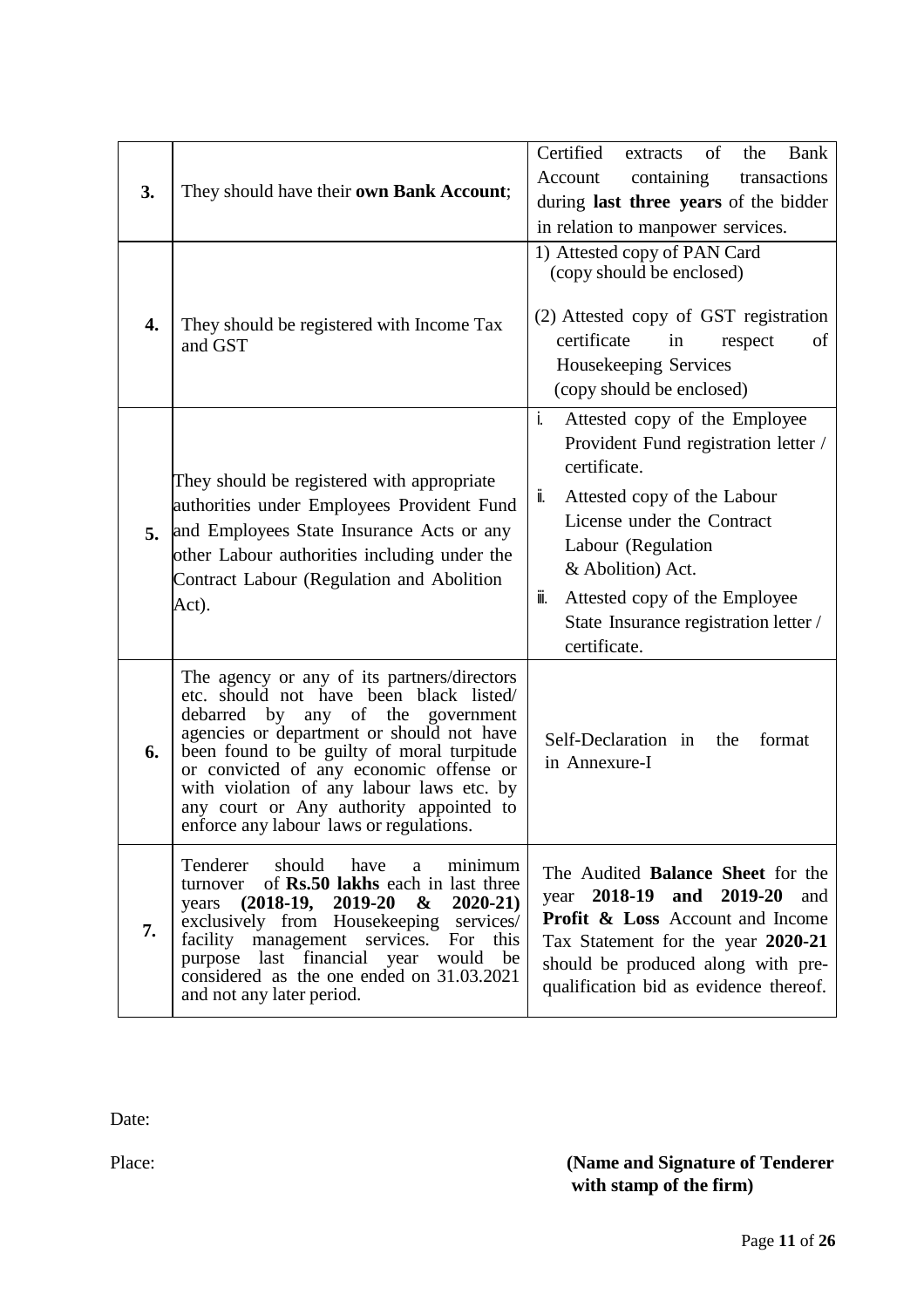### **TECHNICAL BID DOCUMENT**

**\* Mandatory details to be provided with seal & signature else tender will be rejected summarily.**

| SI.<br>No.       | <b>Particulars</b>                                                                                                                                        | ***                                                                                                                                                                                            |  |
|------------------|-----------------------------------------------------------------------------------------------------------------------------------------------------------|------------------------------------------------------------------------------------------------------------------------------------------------------------------------------------------------|--|
| 1.               | Name of the Tenderer/Firm, Office Address,<br>Telephone No., Fax No., Mobile No., E-mail<br>(Please attach registration certificate of Firm)              | Copies shall be enclosed                                                                                                                                                                       |  |
| 2.               | EPF Registration No.<br>Document of Monthly Return submitted for the<br>last two months (November & December 2021)                                        | Copies shall be enclosed                                                                                                                                                                       |  |
| 3.               | Experience certificate<br>from<br>existing<br>employer / past employer should be<br>enclosed<br>for Three years.                                          | Copies shall be enclosed                                                                                                                                                                       |  |
| $\overline{4}$ . | Income Tax Return for the <b>past</b><br>three<br>years ( $2018-19$ , $2019-20 & 2020-21$ )                                                               | Copies shall be enclosed                                                                                                                                                                       |  |
| 5.               | Service Tax/ GST Return for the <b>past three</b><br>years (2018-19, 2019-20 & 2020-21)                                                                   | Copies shall be enclosed                                                                                                                                                                       |  |
| 6.               | DD for Rs.2% of Value of contract in<br>favour of Personal Assistant, Office of the<br>Commissioner (ST), Intelligence-I,<br>Joint<br>Chennai-6.          |                                                                                                                                                                                                |  |
| 7.               | All the bid documents from section-III to X<br>need to be duly signed with seal. However, the<br>Financial Bid (Section-VIII) will be opened<br>Later on. | If signature $\&$ stamp in any of<br>the section<br>III<br>X<br>found<br>$\mathsf{to}$<br>missing,<br>the<br>tenderer<br>shall<br>communicate<br>for<br>the<br>$\alpha$<br>same<br>acceptance. |  |

Date:

Place: **(Name and Signature of Tenderer with stamp of the firm)**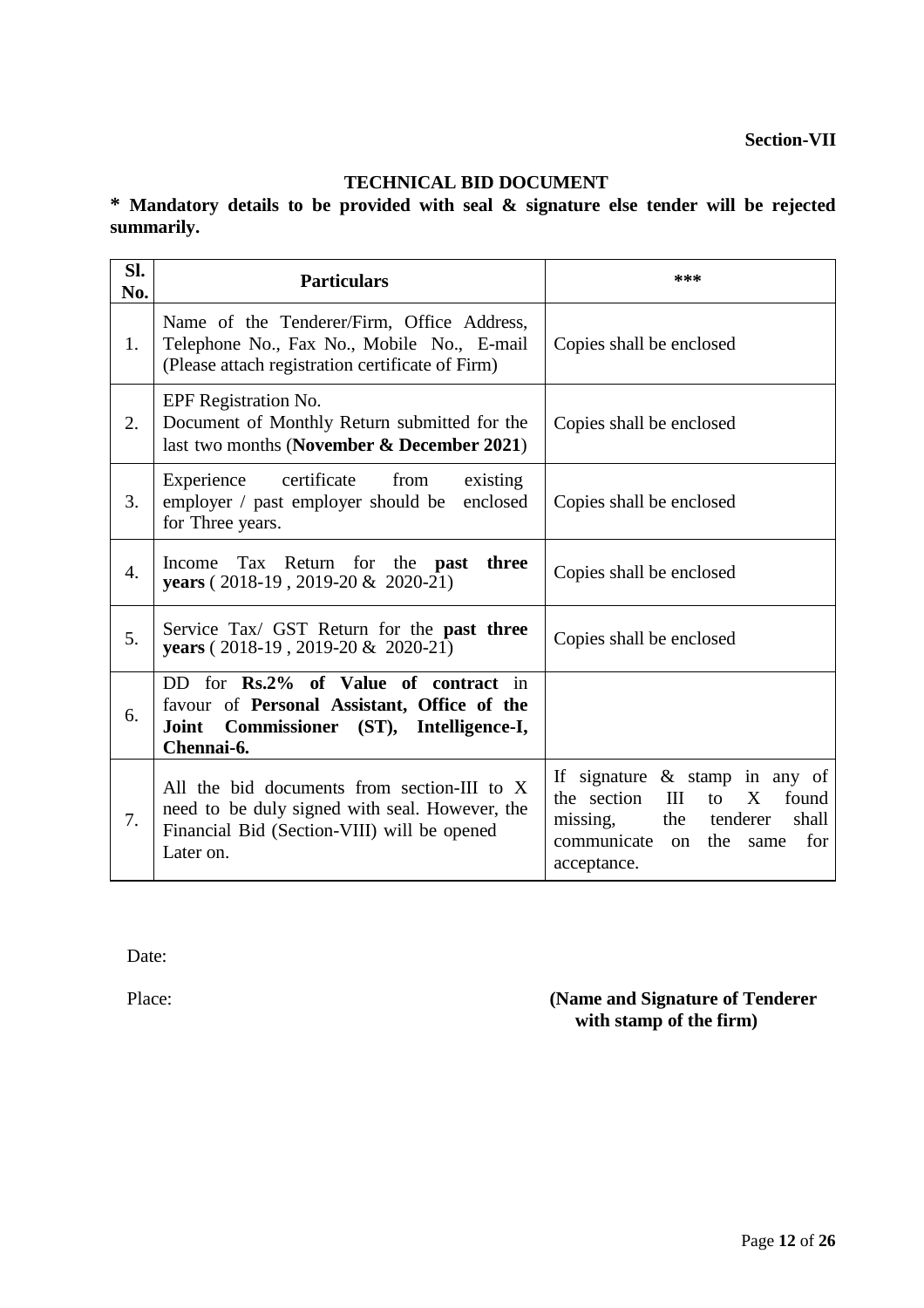**Section-VIII**

#### **PRICE BID FORMAT**

Date:

**To**

# **THE JOINT COMMISSIONER (ST), INTELLIGENCE-I, No.1, 2 ndFloor,PAPJM Building, Greams Road, Chennai-600006.**

#### Dear Sir / Madam,

Ref: Tender for Selection of Housekeeping Service Provider for the Commercial Taxes Department, Chennai-6.

\*\*\*\*\*\*\*

Having examined the Tender documents, the receipt of which is hereby duly acknowledged, we, the undersigned, offer to provide the services as required and outlined in the Tender for Selection of Housekeeping Service Provider.

To meet such requirements and to provide services as set out in the tender document, we attach hereto our response as required by the tender document, which constitutes our proposal.

We undertake, if our proposal is accepted, to adhere to the terms and conditions put forward in the tender and the agreement to be entered with the Joint Commissioner (ST), Intelligence-I, Greams Road, Chennai-6 .

If our proposal is accepted, we will submit a Performance Bank Guarantee issued by a scheduled commercial bank in India as acceptable to the Joint Commissioner (ST), Intelligence-I, Greams Road, Chennai-6 .

We agree for unconditional acceptance of all the terms and conditions set out in the tender document as also in the contract to be signed with the Joint Commissioner (ST), Intelligence-I, Greams Road, Chennai-6 for provision of Housekeeping services.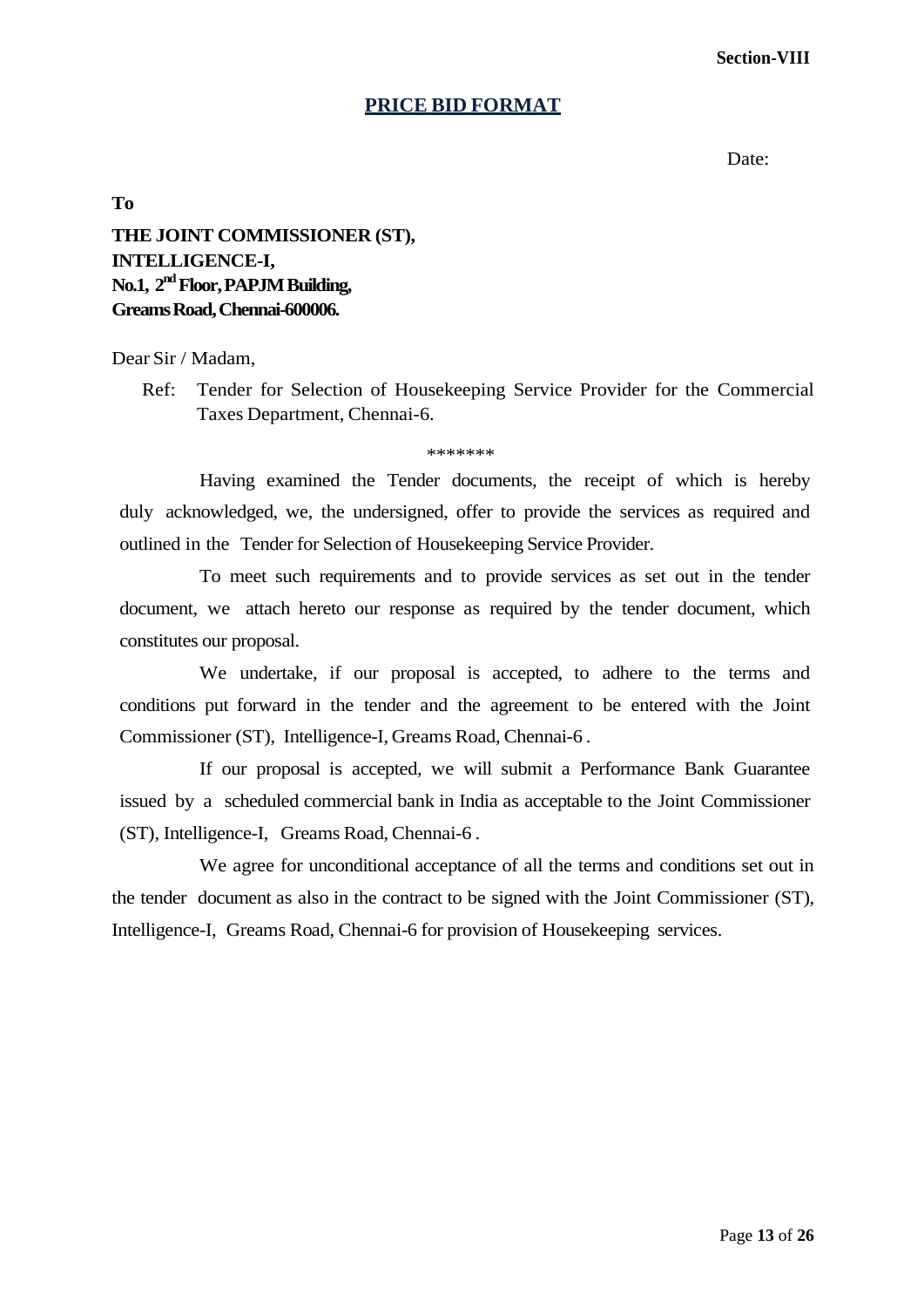# **PRICE-BID FORMAT**

#### **Name of Bidder**:

# **TABLE-A**

| Sl. No.     | <b>Description</b>                                                                                                    |                                                                                     |                                       |              |  |
|-------------|-----------------------------------------------------------------------------------------------------------------------|-------------------------------------------------------------------------------------|---------------------------------------|--------------|--|
| A           | <b>House Keeping Services</b>                                                                                         | <b>Total Manpower</b><br><b>Required as per</b><br>Sl. No.7 of<br><b>Section IX</b> | <b>Wages Per</b><br>person<br>monthly | <b>Total</b> |  |
|             | Supervisor<br>$\mathbf{1}$ .                                                                                          | $\overline{2}$                                                                      |                                       |              |  |
|             | ii.<br><b>Cleaning Staff</b>                                                                                          | 34                                                                                  |                                       |              |  |
|             | Sub Total of $(I + II)$                                                                                               | 36                                                                                  |                                       |              |  |
| B           | Administrative Cost including<br>cost of Consumable material as<br>per Sl.No.2 of Section IX and<br>equipment Monthly |                                                                                     |                                       |              |  |
| $\mathbf C$ | <b>Total Monthly Charges</b><br>in figures $(A + B)$ above                                                            |                                                                                     |                                       |              |  |
| D           | <b>Applicable Taxes</b>                                                                                               |                                                                                     |                                       |              |  |
| E           | Grand Total $(C+D)$                                                                                                   |                                                                                     |                                       |              |  |

Total Consolidated monthly amount (including Minimum Wages, ESIC, EPF etc.) per person should be quoted by the bidder under each of the category separately.

The bidder should quote the details (price-break up) of the monthly consolidated amount for payment to the workers and supervisors in the Table-B given below.

Payments shall be made by the **JOINT COMMISSIONER (ST), INTELLIGENCE-I, GREAMS ROAD, CHENNAI-6** as per the terms and conditions of the Tender Documents

We confirm that the information contained in this proposal or any part thereof, including its exhibits, schedules and other documents and instruments delivered or to be delivered to the Joint Commissioner (ST), Intelligence-I, No.1, PAPJM Building, Greams Road, Chennai-6 are true, accurate and complete. This bid includes all information necessary to ensure that the statements therein do not in whole or in part mislead the Joint Commissioner (ST), Intelligence-I, Greams Road, Chennai-6 as to any material fact. We understand that if any point of time it is noticed / discovered by the Joint Commissioner (ST), Intelligence-I, Greams Road, Chennai-6 that as information given by us is false or incorrect or misleading the Joint Commissioner (ST), Intelligence-I, Greams Road, Chennai-6, shall have the right to take such necessary action as it may deem fit including cancellation of contract.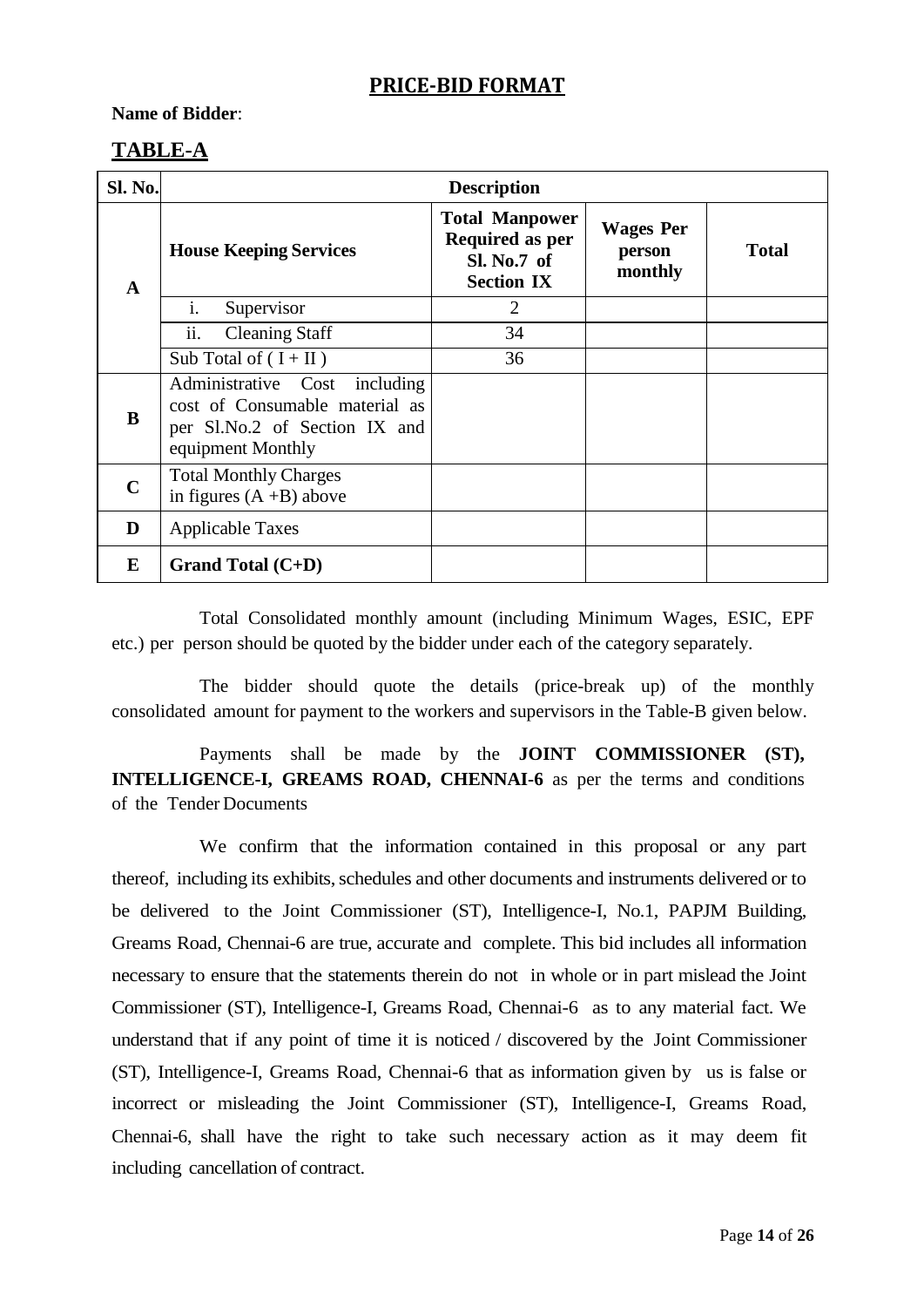It is hereby confirmed that I/ We are entitled to act on behalf of our Corporation Company Firm Organization and empowered to sign this document as well as such other documents, which may be required in this connection.

Dated this Day of 2022

(Signature) (In the capacityof)

Duly authorized to sign the bid response for and behalf of:

(Name and Address of Company) (Seal / Stamp of bidder)

Witness Signature:

Witness Name:

Witness Address:

- i) The quoted consolidated monthly amount prices shall be inclusive of all charges including employer contribution towards ESI, PF, Gratuity, Bonus, Substitutes.
- ii) It shall also include cost of training and uniform, etc.,
- iii) The prices in the Price Schedule shall be inclusive of all applicable taxes as may be levied by the Government from time-to-time and the same shall be charged in addition to the applicable rate.
- iv) The Bidder shall mandatorily ensure that the cost per head as in Table 'A' and in Table 'B' is paid as monthly wages to their employees who are deployed in the No.1, PAPJM (Main and Annexe) Buildings, Greams Road, Chennai-6 's premises for different services.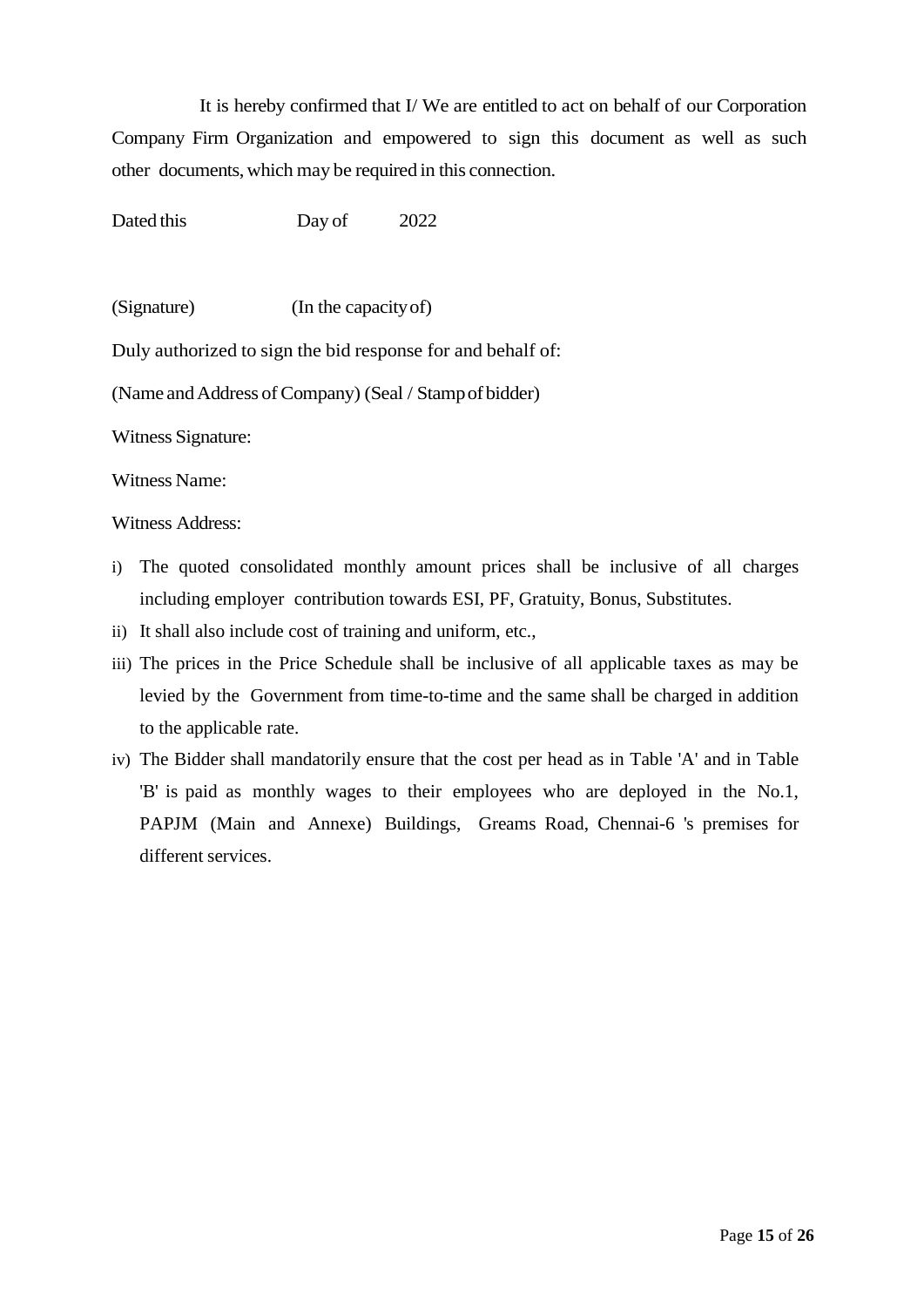# **Price Break-up of the quoted prices shall be submitted by the bidder in the following format:**

# **TABLE-B**

| Sl. | Head                                                  | Category              |                   |  |
|-----|-------------------------------------------------------|-----------------------|-------------------|--|
| No. |                                                       | <b>Cleaning Staff</b> | <b>Supervisor</b> |  |
|     | Wage per person                                       |                       |                   |  |
|     | <b>ESI</b>                                            |                       |                   |  |
|     | <b>EPF</b>                                            |                       |                   |  |
|     | <b>Any other Charges</b>                              |                       |                   |  |
|     | Administrative Service charge per<br>worker per month |                       |                   |  |
|     | Cost per Head per month                               |                       |                   |  |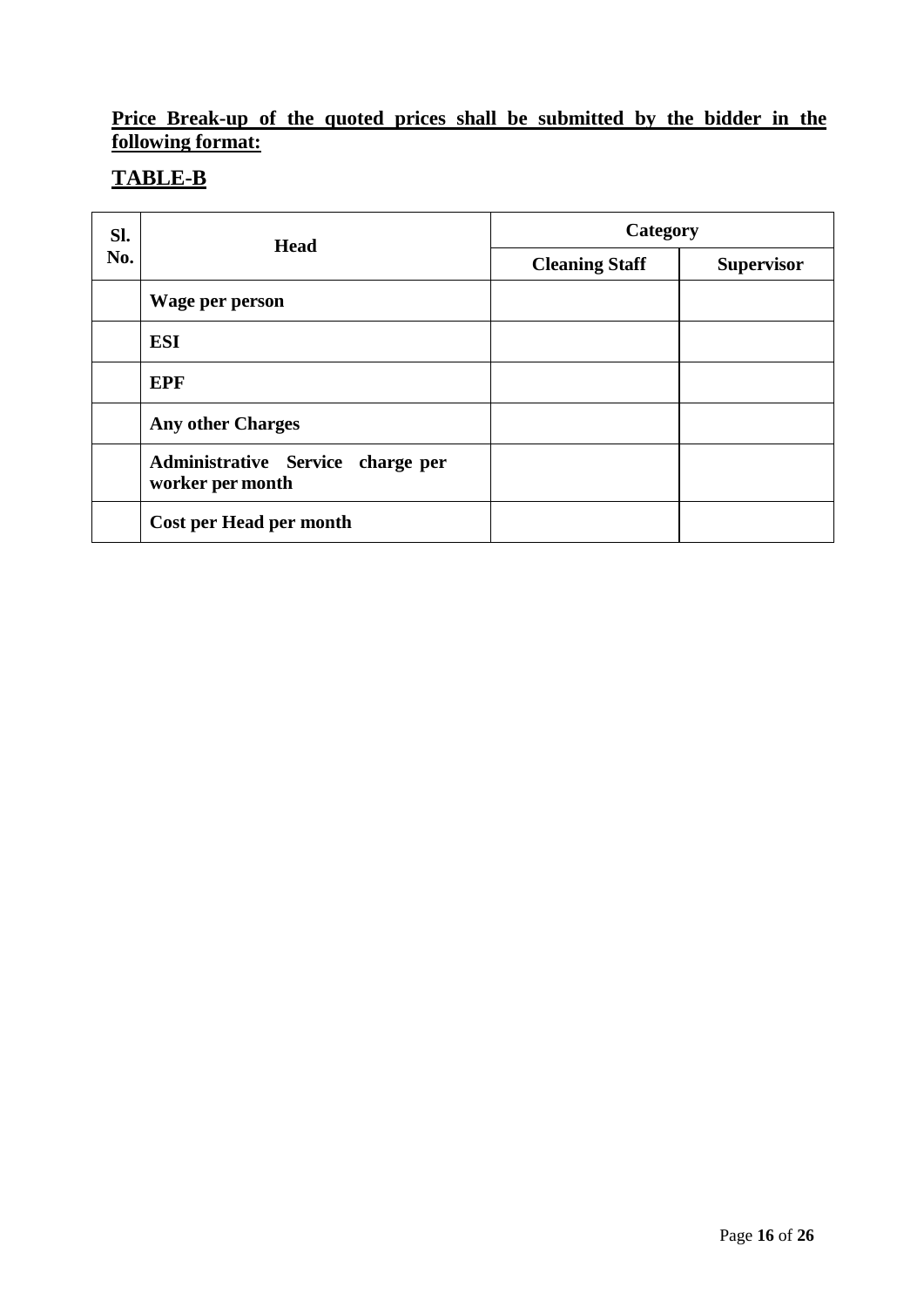### **Section-IX**

# **Quantified Work for Housekeeping**

The purpose of housekeeping is that the whole office premises of No.1, PAPJM Building, Greams Road, Chennai-6 must look neat and clean every time and the contractor has to undertake all such jobs/activities required to maintain the office premises neat and clean whether such activities are elaborated hereunder or not.

| SI.<br>No. | <b>Description</b>                                                                                                                                            | <b>Details</b>                                                                                                                                       |                                                            |                                                              |  |
|------------|---------------------------------------------------------------------------------------------------------------------------------------------------------------|------------------------------------------------------------------------------------------------------------------------------------------------------|------------------------------------------------------------|--------------------------------------------------------------|--|
| 1.         | No. of Floors                                                                                                                                                 | Four floors (Ground floor $+4$ floors) of PAPJM Main<br>1.<br>Building.<br>Six floors (Ground floor $+$ 6 floors) of PAPJM Annexe<br>2.<br>Building. |                                                            |                                                              |  |
| 2.         | Approximate area of floors<br>Officers rooms, Office rooms,<br>Individual<br>and<br>Common<br>toilets, Lift and Lift lobbies,<br>Staircase, Corridors, Vacant | 1. PAPJM Main Building area<br>PAPJM Annexe Building area<br>2.<br>$\overline{3}$ .<br>Vacant land area<br>4. Parking area                           | $9,359$ sq. m<br>$3,042$ sq. m<br>3,632 sq. m<br>328 sq. m |                                                              |  |
|            | area and Parking a shed etc.,                                                                                                                                 | <b>Total</b>                                                                                                                                         |                                                            | 16,361 sq. m                                                 |  |
| 3.         | No. of Staircase in the entire<br><b>Buildings</b>                                                                                                            | 1. PAPJM Main Building<br>2. PAPJM Annexe Building                                                                                                   |                                                            | 4<br>2                                                       |  |
|            |                                                                                                                                                               | <b>Total</b>                                                                                                                                         |                                                            | 6                                                            |  |
| 4.<br>5.   | Ramp<br>No. of Parking shed in the<br>entire Buildings                                                                                                        | <b>Nil</b><br>5 Nos                                                                                                                                  |                                                            |                                                              |  |
| 6.         | No. of Toilets PAPJM (Main<br>and Annexe) Buildings                                                                                                           | <b>Individual</b>                                                                                                                                    | <b>Common</b>                                              |                                                              |  |
|            | Wash Basin                                                                                                                                                    | 27                                                                                                                                                   | 66                                                         | 93                                                           |  |
|            | Urinals                                                                                                                                                       | $\bf{0}$                                                                                                                                             | 32                                                         | 32                                                           |  |
|            | Latrines                                                                                                                                                      | 27                                                                                                                                                   | 82                                                         | 109                                                          |  |
| 7.         | No. of Elevators in the entire                                                                                                                                | 1. PAPJM Main Building<br><b>PAPJM Annexe Building</b><br>2.                                                                                         |                                                            | $\overline{\mathbf{4}}$<br>$\overline{2}$                    |  |
|            | <b>Buildings</b>                                                                                                                                              | <b>Total</b>                                                                                                                                         |                                                            | 6                                                            |  |
|            |                                                                                                                                                               | <b>Total</b>                                                                                                                                         |                                                            | 36 Persons<br>$(34 \text{ Clemers} + 2 \text{Supervisor})$   |  |
|            | No.<br>of<br>be<br>persons<br>to                                                                                                                              | <b>Main Buildings</b>                                                                                                                                |                                                            | 19 Persons<br>$(18 \text{ Cleaners} + 1 \text{ Supervisor})$ |  |
| 8.         | compulsorily deployed                                                                                                                                         | <b>Annexe Buildings</b>                                                                                                                              |                                                            | 15 Persons<br>$(14 \text{ Cleaners} + 1 \text{ Supervisor})$ |  |
|            |                                                                                                                                                               | <b>Outer</b> area                                                                                                                                    |                                                            | 2 Cleaners                                                   |  |
|            |                                                                                                                                                               | (Note: Minimum 20 Female cleaners shall be<br>compulsorily deployed)                                                                                 |                                                            |                                                              |  |
| 9.         | Working Hours in the entire<br><b>Buildings</b>                                                                                                               |                                                                                                                                                      |                                                            | 08.00 A.M. to 05.00 P.M. (Every Monday to Saturday)          |  |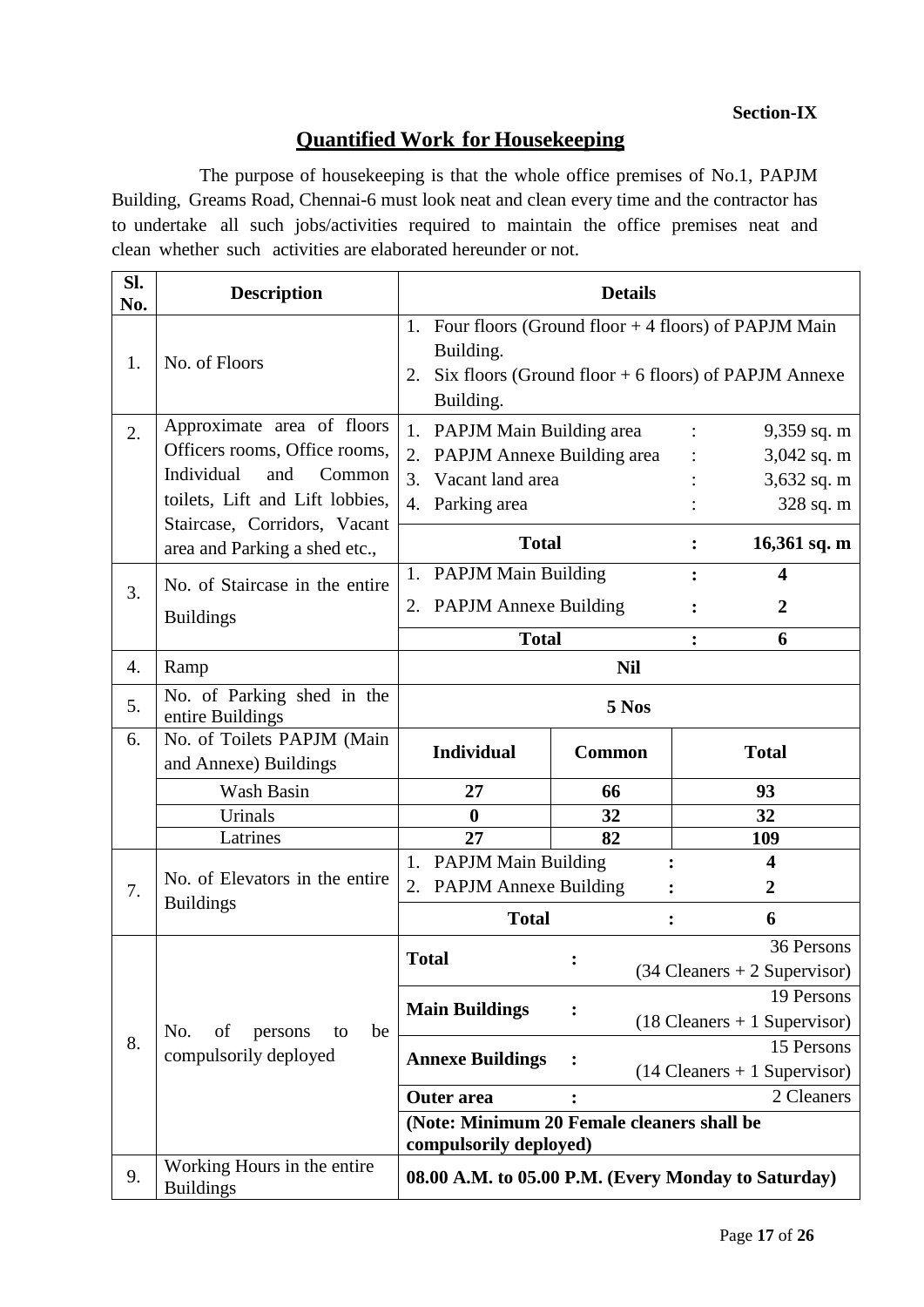### **FUNCTION AND RESPONSIBILITIES**

- 1. The toilets / chambers and common areas should be cleaned and kept ready for use daily by 9.00 A.M.
- 2. The common toilets should be cleaned minimum **three times** per day at 08.00 A.M, 12.00 P.M. and 03.00 P.M respectively on all the days and the entire area should be kept clean and hygienic.

Toilets attached to chambers should be cleaned once every day before 9.00 am and thereupon based on the requirement.

For the ladies toilets, the contractor shall provide lining for the dust bins by way of disposable garbage bags and ensure daily removal of used sanitary napkins. Provision of wrapper sheets should be done by the contractor.

- 3. The Corridors / common areas and the stair case of all floors should be cleaned and mopped twice a day.
- 4. A Chart indicating the cleaning schedule and the time of actual cleaning should be displayed in all common toilets and duly signed by supervisor after supervision.
- 5. The cleaning of wash basins with soft detergent & brush should be done every day. Stain removal should be done every week.
- 6. Lifting, carrying and disposing the dead birds/ Animals, rats, insects etc, should be done, if found in and around the office building.
- 7. Roof tops should be cleaned once in 15 days  $(5<sup>th</sup>$  and  $20<sup>th</sup>$  of every month or next working day of 5<sup>th</sup> and 20<sup>th</sup> if those days are Government holiday)
- 8. Removal of beehives and cobwebs from the office building and its premises should be done once a week.
- 9. Cleaning of fans, light fittings, duct tops should be done once in 15 days. (By the  $2^{nd}$ and 30th of every month).
- 10. The successful bidder must employ adult employees only. Employment of child labour will lead to the termination of the contract.
- 11. The Contractor shall engage only such workers, whose antecedents have been thoroughly verified in order to maintain quality services and minimize operational problems and other self-certification from the contractor should be submitted.
- 12. The successful bidder/ contractor shall arrange all equipment materials for cleaning, sweeping, wiping, scrubbing, mopping, polishing and washing.
- 13. The Contractor should provide uniforms and protective gear as mandated to all the workers engaged.
- 14. The cleaning materials, perfumes viz., hard surface/glass surface/toilet surface cleaners / Disinfectants /cleaning powder/bleaching powder; Naphthalene balls, fresheners etc. should be of good quality (Taski or equivalent) and should be used in sufficient quantity to arrest the spread of bad odour. A list of items used should be furnished every month. No additional cost shall be borne by the Government on this count.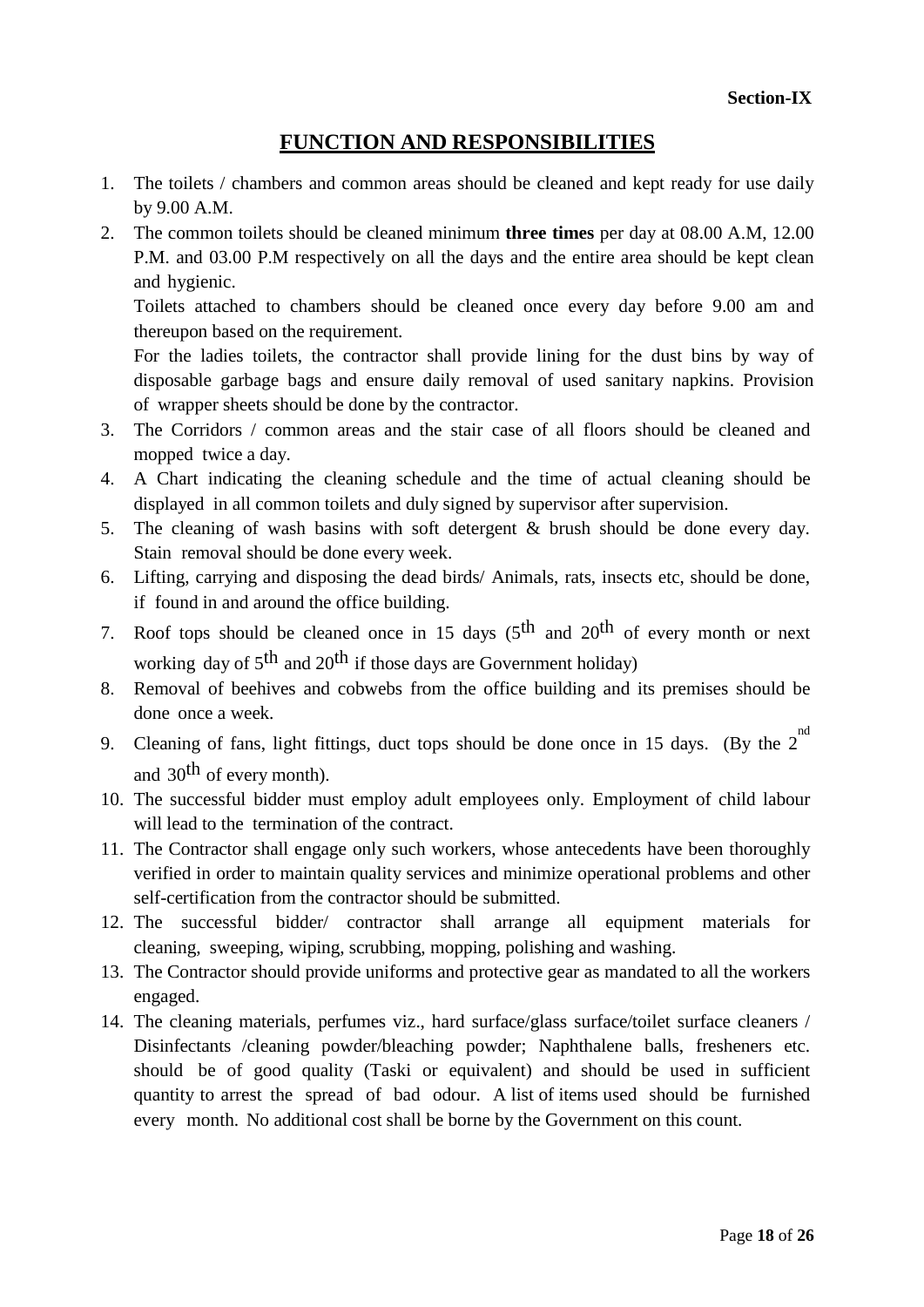# **LIST OF CONSUMABLES**

AIR FRESHNER ALA OR EQUIVALENT BLEACHING POWDER BUCKETS (SMALL AND LARGE) CLEANING CLOTHS IN ALL USE COB WEB STICK COCONUT BROOMS DUST BIN COVER EXTRA LARGE DUST BINS Big (SWING) DUST BINS PEDESTAL (MEDIUM) DUST PAN EZEE MOP FLOOR SCRUBBING BRUSH GARBAGE COVER GLASS CLEANER GLASS CLEANING CLOTH GALA OR EQUIVALENT MOP (SET) HARD SURFACE CLEANER JET SPRAY (AIRWICK OR EQUIVALENT) LOCKERS & CUPBOARDS FOR STORAGE MASKS PLUNGER (BIG) PATTI PLATE REST ROOM DUST BINS BIG (OPEN) REST ROOM SURFACE CLEANER (REPUTED BRANDS) ROAD BRUSH ROUND MOP (SET) ROUND MOP REFILL RUBBER GLOVES (SCOTCH RITE / GALA EQUIVALENT) SCRUBBER SMALL SIGNAGE BOARDS SOFT BROOMS SPRAY GUN-JD SURGICAL GLOVES TABLE WIPER TELESCOPIC POLE TOILET BRUSH TOILET CLEANER URINAL CUBE VACUUM MACHINE (60 LIT) WASHING POWDER (REPUTED BRAND) WRINGLER TROLLYS (DOUBLE)

**Note:** The list of consumables is **not exhaustive** and the quantity should be arrived at by the Contractor with the prior approval of the Commercial Taxes Department. The type of materials to be used is indicated in Section IX. **This has to be strictly complied with.**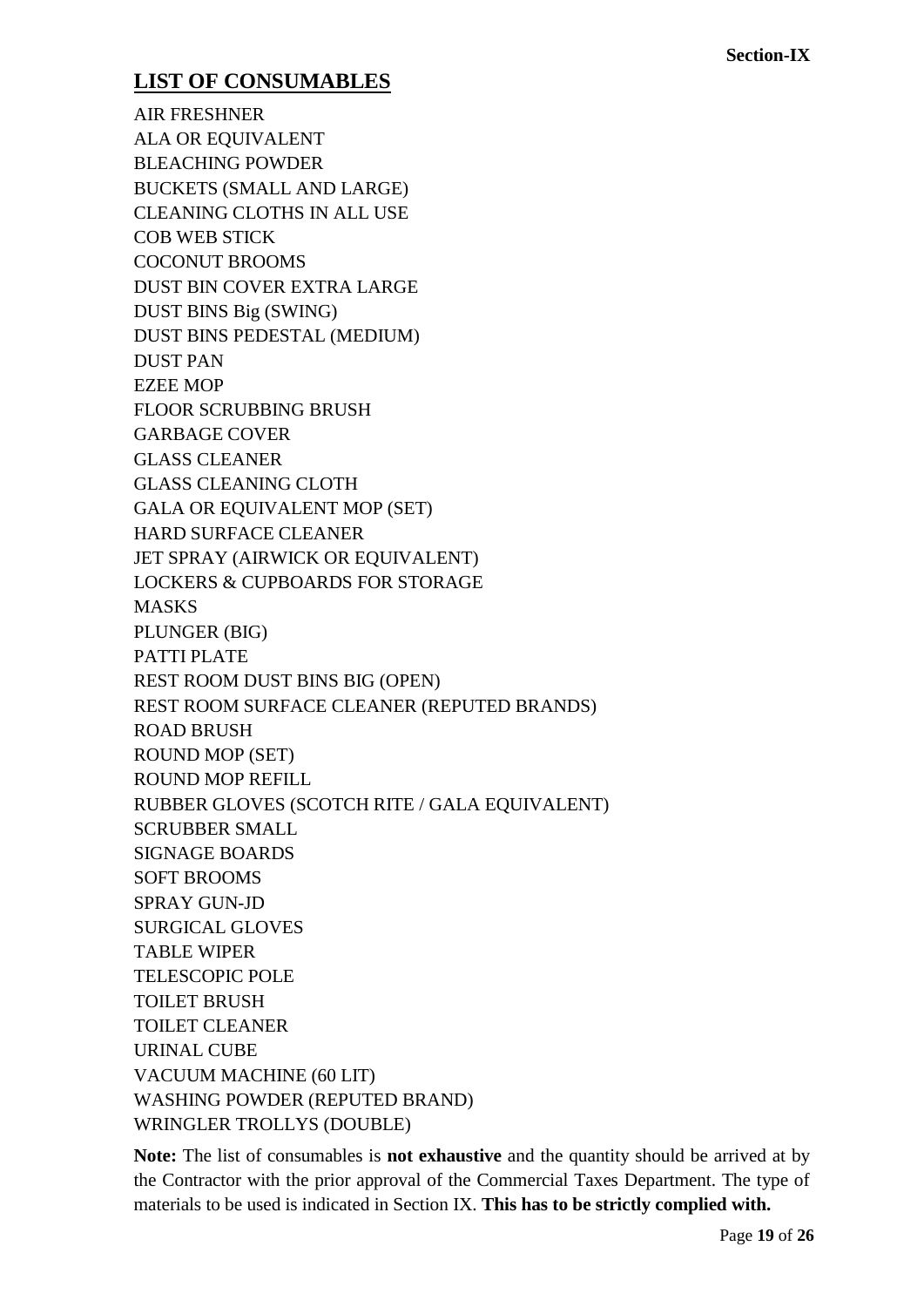- 1. *The contractor should store adequate quantity of consumables that is to be used and these should be stored at a designated place within the No.1, PAPJM (Main and Annexe) Buildings. The supplies should be replenished well in time and there should not be a shortfall at any given point of time.*
- 2. *The Contractor should also put into use brand new equipment for performing the tasks assigned. The list of the bare minimum machinery and equipment required to perform the above function is given below.*
- 3. *The Contractor should ensure good qualities of consumables are put into cleaning.*

#### **Note: The schedule will be drawn up for activities that are to be taken up at regular intervals for the compliance of the Contractor.**

- i. Removal of all blockages inside and outside the Toilets, sewer line, etc. Should be done then and there by the contractors at his own cost.
- ii. There shall be Two Supervisor to monitor and supervise the arrangements and also to attend to complaints that may be brought to his notice by the Joint Commissioner (ST), Intelligence-I, Chennai-6. The name of the supervisory staff shall be enclosed. The attendance should **not be less than 95%.** For every absent person a sum of **Rs.500** will be deducted from the monthly payment. The name and contact number of the supervisor should be displayed at the place assigned on every floor.
- iii. The contractor shall make an assessment of the area to be cleaned and make an assessment of the manpower requirement that is not less than the minimum requirement stipulated to ensure quality of services. The contractor shall also ensure that the personnel deployed are periodically trained. Towards this end, the staff can be rotated once in **6 months** with prior intimation to the Government.
- iv. Proper registers/records for the work carried out by the workers shall be maintained by the Supervisor for each floor which should be submitted to the Joint Commissioner (ST), Intelligence-I, Chennai every week.
- v. The successful bidder / contractor shall ensure that all the workers deployed wear uniform while on duty.
- vi. The successful bidder / contractor should not alter the superstructure of the building or for that matter alter or remove or replace any other parts or pipelines etc., without the prior permission of the Government.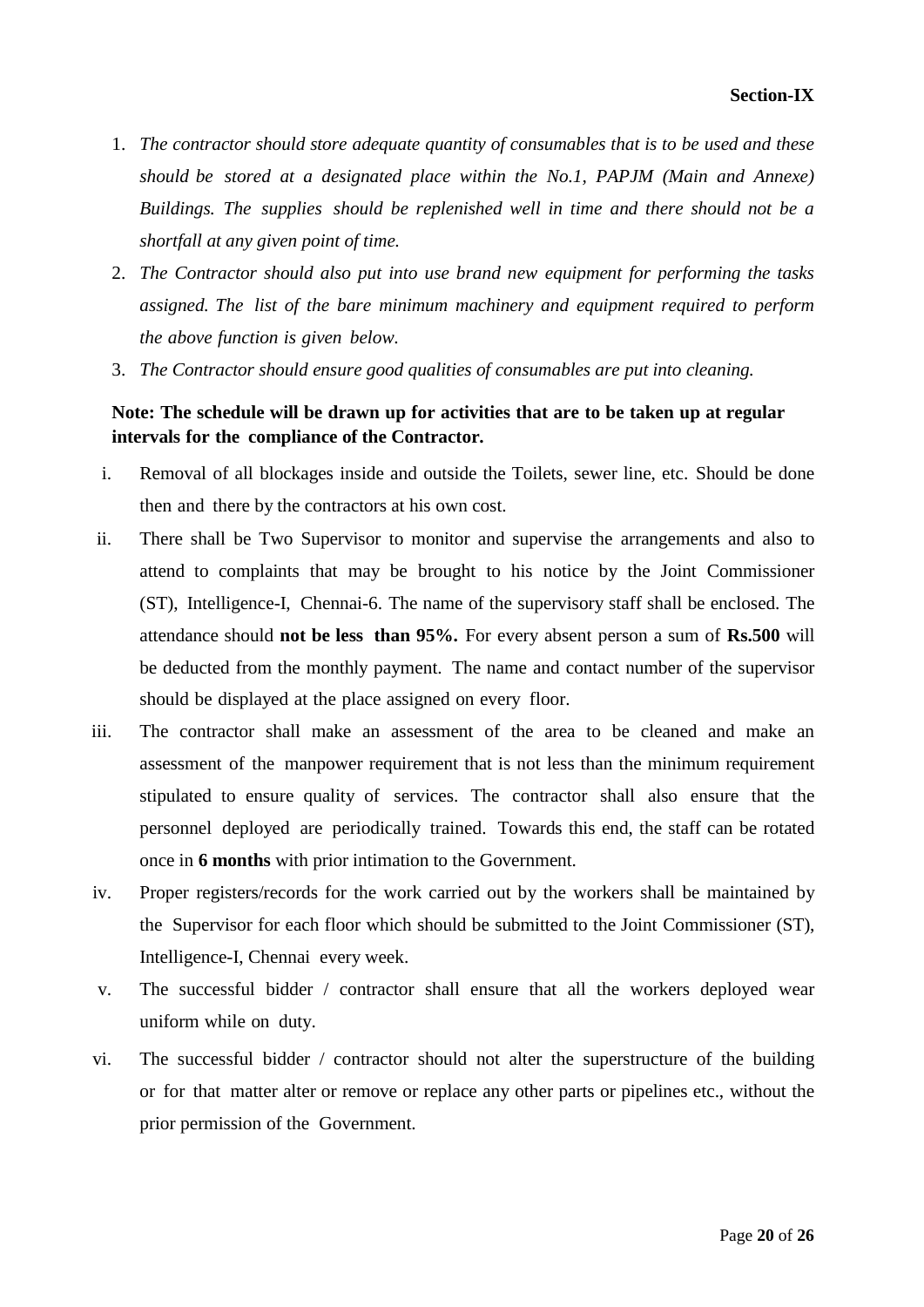- vii. If any materials inside the toilet is found damaged due to negligence of the contractors, workers etc., the contractor will be penalized for the loss to Government which will be made good by deducting from the contractor's bill.
- viii. All the above mentioned activities should be done in all the areas, toilets, officers chambers and office sections (including staircase, corridors, common areas, ramps, lift ) in all the floors of PAPJM (Main and Annexe) Buildings, Greams Road, Chennai-6.
- ix. The Government nominated nodal officers in charge of maintenance of toilets and cleanliness, in all the floors of PAPJM (Main and Annex) Buildings will supervise the work executed by the Company, and the company should execute maintenance, work up to the satisfaction of these nodal officers. In addition the Government may authorize any other officer to review the quality of work done.
- x. The Contractor shall make arrangements to present to the Joint Commissioner (ST), Intelligence-I, Chennai or the person nominated by him / her at the commencement of the work every day the stock of various cleaning materials/agents/compounds and other consumables to record the adequacy of materials to be used for the day. The Joint Commissioner (ST), Intelligence-I, Chennai or the person authorized by him / her shall exercise supervision to ensure that the cleaning materials are actually used as per the scales for which the Contractor shall co-operate. The scale (quantity) brand/ Specification and use of the chemicals/cleaning solvents shall be specified along with the Tender document for the above purpose as a separate annexure.
- xi. The Contractor should keep the Government indemnified against claims, actions, proceedings brought or instituted against the Government by any of the contractor"s employees or any third party in connection, relating to, or arising out of the services under this agreement.
- xii. The contractor shall arrange for disposal of accumulated garbage at the designated place.
- xiii. On receipt of specific complaints the contractor shall be issued a service deficiency notice. On receiving a deficiency notice, the contractor shall make necessary arrangements to rectify the deficiency within seven days. More than **5 complaints** in a month will lead to a **penalty of 1% of the monthly amount** payable.
- xiv. If no improvement is noticed by the Government in the performance of the contractor **after 60 days** of issue of deficiency letters, the Government reserves all rights to terminate the contract with forfeiture of performance security and get the works done at the risk and cost of the contractor.
- **xv. Failure to maintain the quality of service by the successful bidder or the violation of any conditions of contract shall lead to termination of contract.**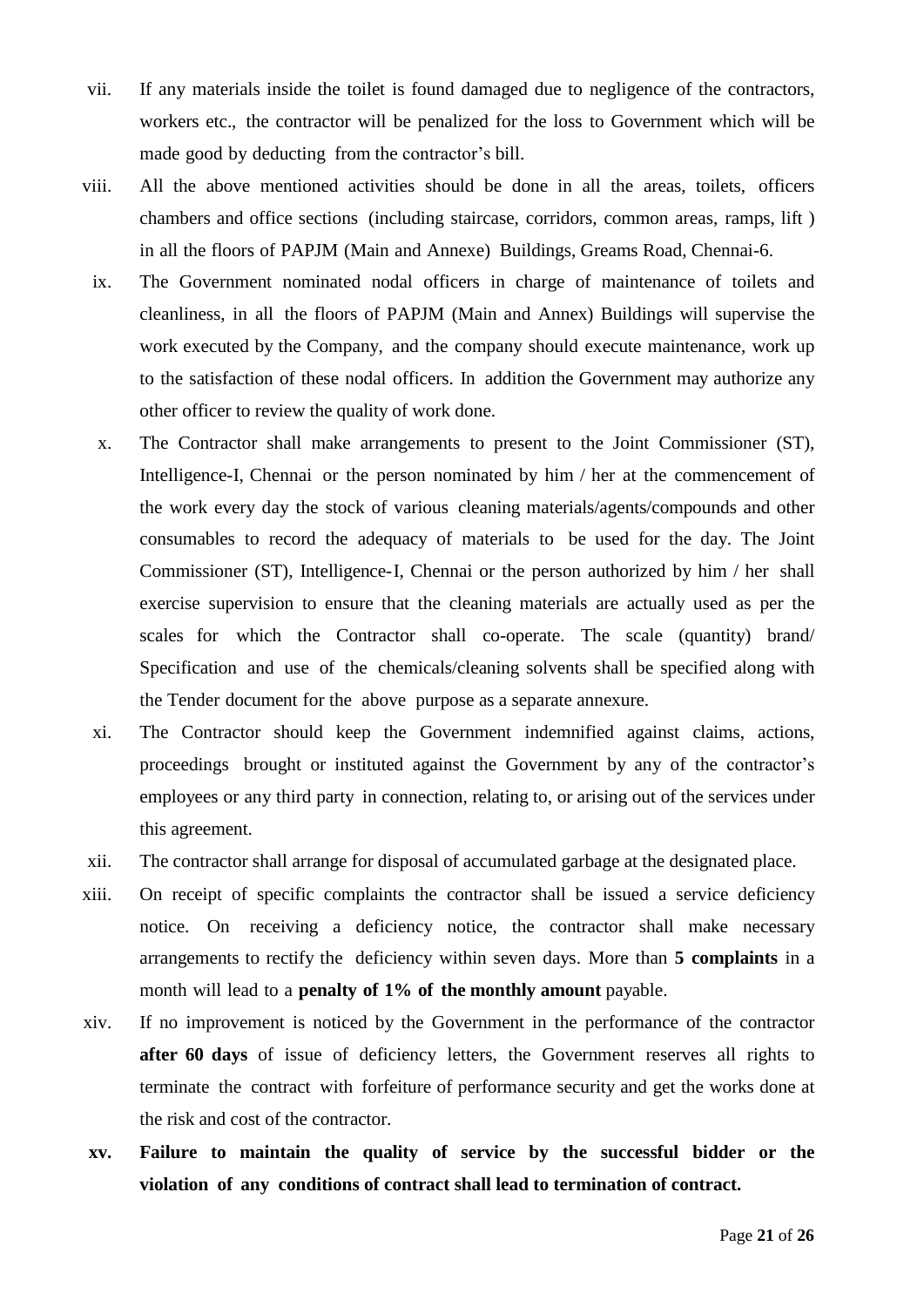xvi. The proof of payment of wages of the month should be furnished along with the monthly claim.

**Note:** Interested agency shall visit our office between **09.00 A.M. to 05.30 P.M** on all **working days** except Saturdays, Sundays and Public holidays and shall take note the office open area, carpet area, toilets etc. to be cleaned.

Date:

**(Name and Signature of Tenderer**

Place: **with stamp of the firm)**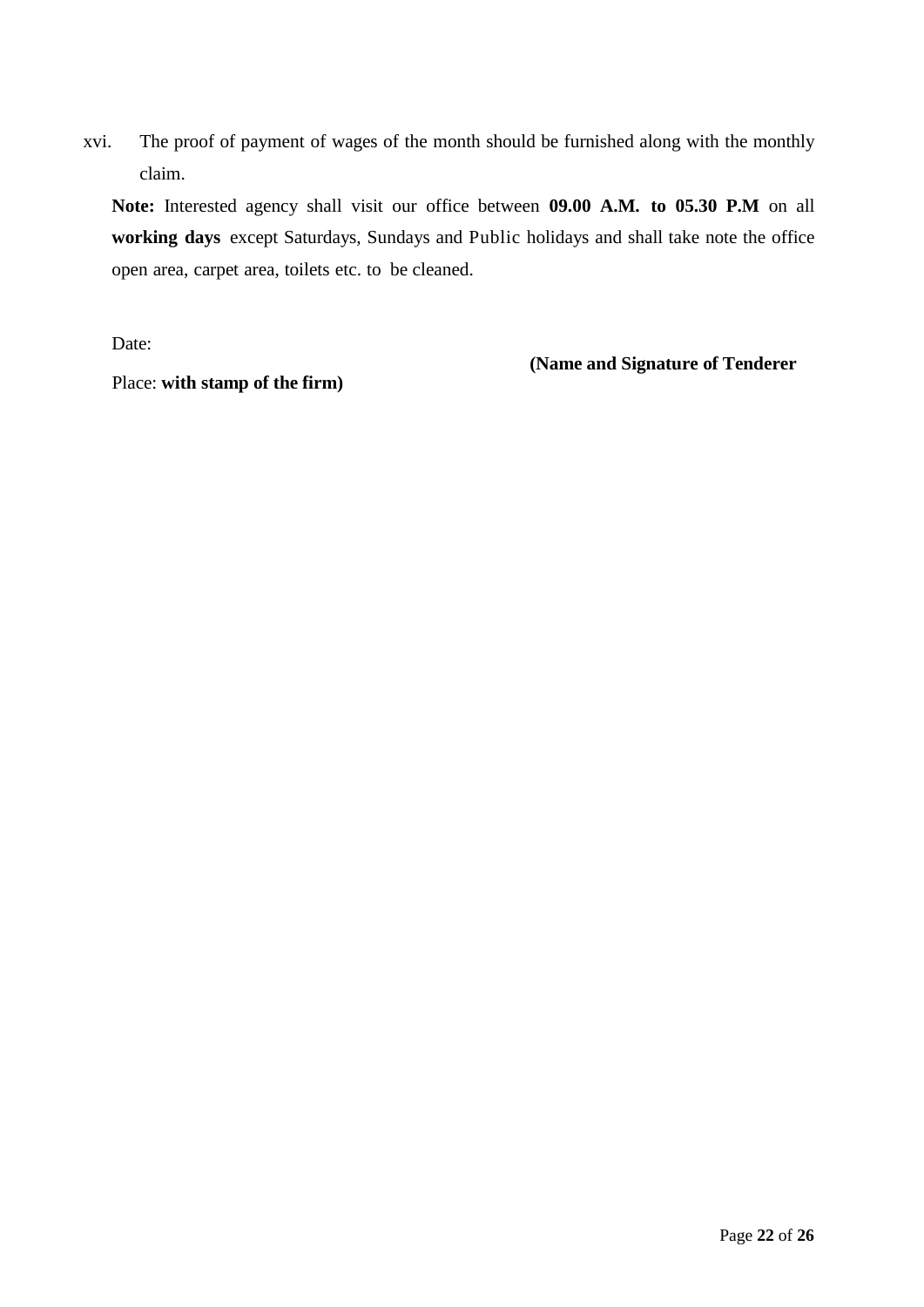# **GENERAL CONDITIONS OF CONTRACT**

- 1. The purpose of Housekeeping is that the whole office of No.1, PAPJM ( Main and Annexe) Buildings, Greams Road, Chennai-6 must look neat and clean every time and the contractor has to undertake all such jobs / activities required to maintain the office premises neat and clean whether such activities are elaborated hereunder or not.
- 2. All the cleaning personnel to be provided for undertaking the housekeeping services in No.1, PAPJM ( Main and Annexe) Buildings, Greams Road, Chennai-6 shall be provided with required uniform and cleaning equipment and should maintain decent behavior.

### 3. **All the cleaning personnel provided for the Housekeeping services shall be governed by Govt. of Tamil Nadu Minimum Wages Act, EPF and ESI and all statutory recovery & remittance shall be taken care by the Contactor**.

- 4. All the cleaning personnel to be provided for Housekeeping services are bound to work all the days except Government Holidays and Sundays and they should reach the office premises well in advance **at-least 08.00 A.M** to start cleaning work. The working hour of housekeeping has to be maintained as per Section IX of Sl. No 7.
- 5. The contractor shall liable to pay, the **monthly wages on or before 07th of succeeding month** to his deployed housekeeping personnel in accordance to applicable minimum wages Act.
- 6. The contractor shall strictly observe and adhere the following from their deployed housekeeping personnel:
	- Are always smartly turned out and vigilant
	- Are punctual and arrive **at least 30 minutes** before start of their duty time.
	- Take charges of their duties properly and thoroughly.
	- Perform their duties with honesty and sincerity.
	- Extend respect to all Officers and Staff of the office of the Department
	- Shall not consume intoxicated drinks or smoke on duty hours, or come drunk and report for duty.
	- Will not gossip or chit chat while on duty
	- Will never sleep while on duty post
	- Will not read newspaper or magazine while on duty
	- Will immediately report to the Section Officer any untoward incident/ misconduct or misbehavior.
	- Do not entertain visitors.
	- Shall not engage in Entertainment activities by searching through Cell Phones.
- 7. It is the sole responsibility of the deployed housekeeping personnel to execute the assigned work perfectly and neatly. If any damages are caused to Department's assets while discharging the duty, suitable amount will be deducted from the contractor"s monthly payment.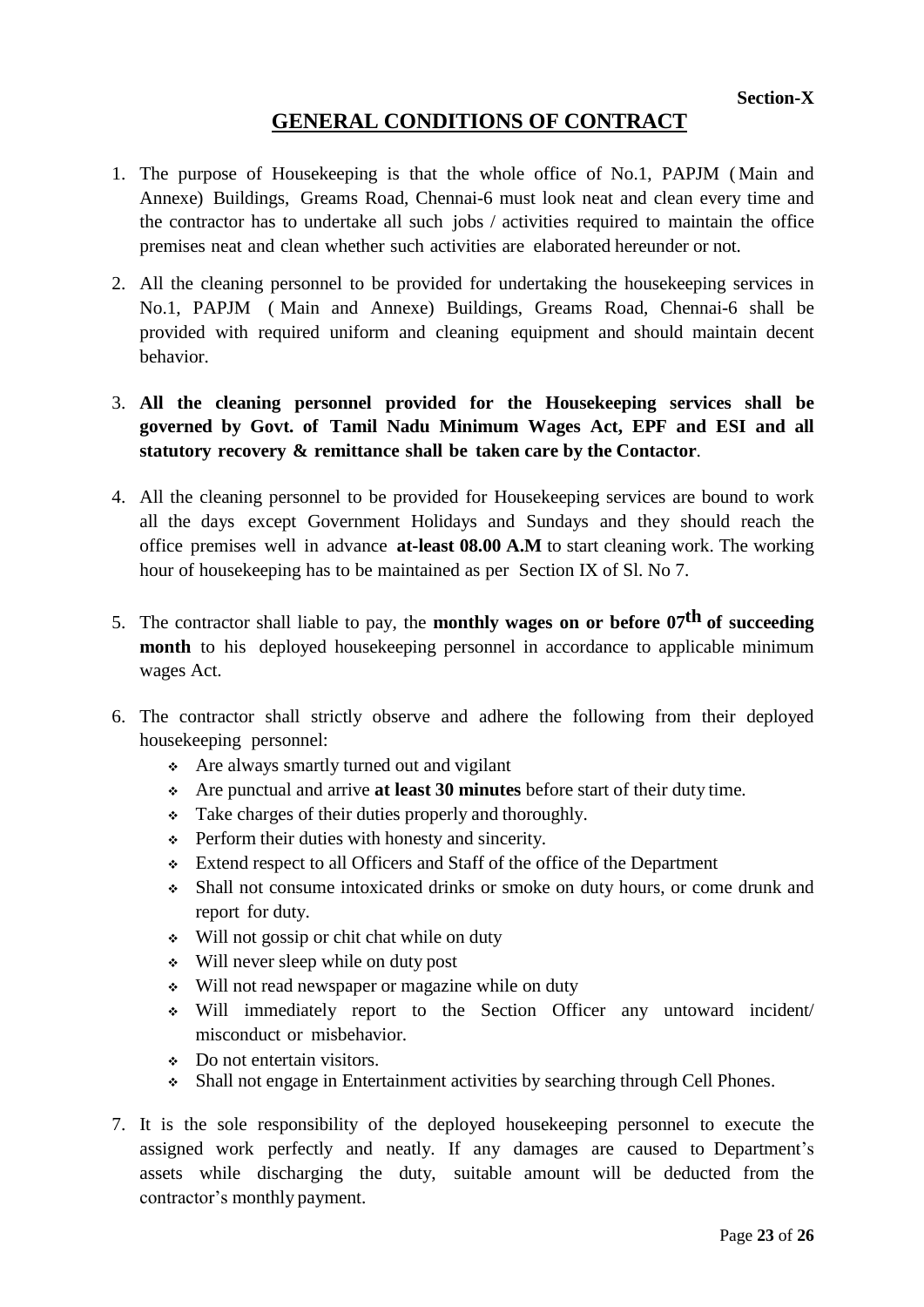- 8. The contractor shall follow the instruction of Department from time to time in discharging the duty every day.
- 9. The Department shall have the rights to remove any deployed Housekeeping personnel from the duty who is considered to be undesirable.
- 10. The contractor shall exercise adequate supervision to reasonably ensure proper performance of housekeeping work in accordance to the schedule of work.
- 11. The contractor shall issue identity card/identity documents of the employees who are deployed to execute the work.
- 12. All necessary reports and other information shall be supplied immediately by the contractor as and when required by the Department and at regular meeting will be held with Department.
- 13. The contractor shall not employ any person of age below 18 years and above the age of 60 years and they should be sound in health in carrying out the duty and should not have infected diseases.
- 14. The contractor shall not subcontract the assigned work to any other agencies.
- 15. The Department shall comply with and fulfill the recommendations (if any), if deemed necessary by the Department, made in writing by the Contractor in connection with the performance of the services. The Department shall notify the contractor of any dishonest, wrongful or negligent acts or omissions of the contractor's employees or agents in connection with the assigned services as soon as possible after the Department becomes aware of them.
- 16. If required amendment to the contract shall be effected from time to time in accordance to Government notifications or otherwise.
- 17. The contractor shall raise the invoice/ **Bill before 07th of the succeeding month** for the payment.
- 18. All the payments to the contractor by the Department shall be made through **ECS/ Cheque** only with applicable TDS in accordance with the Govt. of Tamil Nadu guidelines from time to time.
- 19. Administrative Service charge (Bid Value) claimed for providing housekeeping contract shall not be raised at any cost during the contract period for any reason, force majeure etc.
- 20. All the cleaning items and consumables shall be provided by the contractor as per the requirement and the cost of the same shall be reimbursed by the Department on submission of bills / vouchers etc.
- 21. On expiry of the contract, such portion of the said Performance Security Deposit may be considered by the Department sufficient to recover any incorrect or excess payments made on the bills to the firm, shall be retained until the final bill is settled.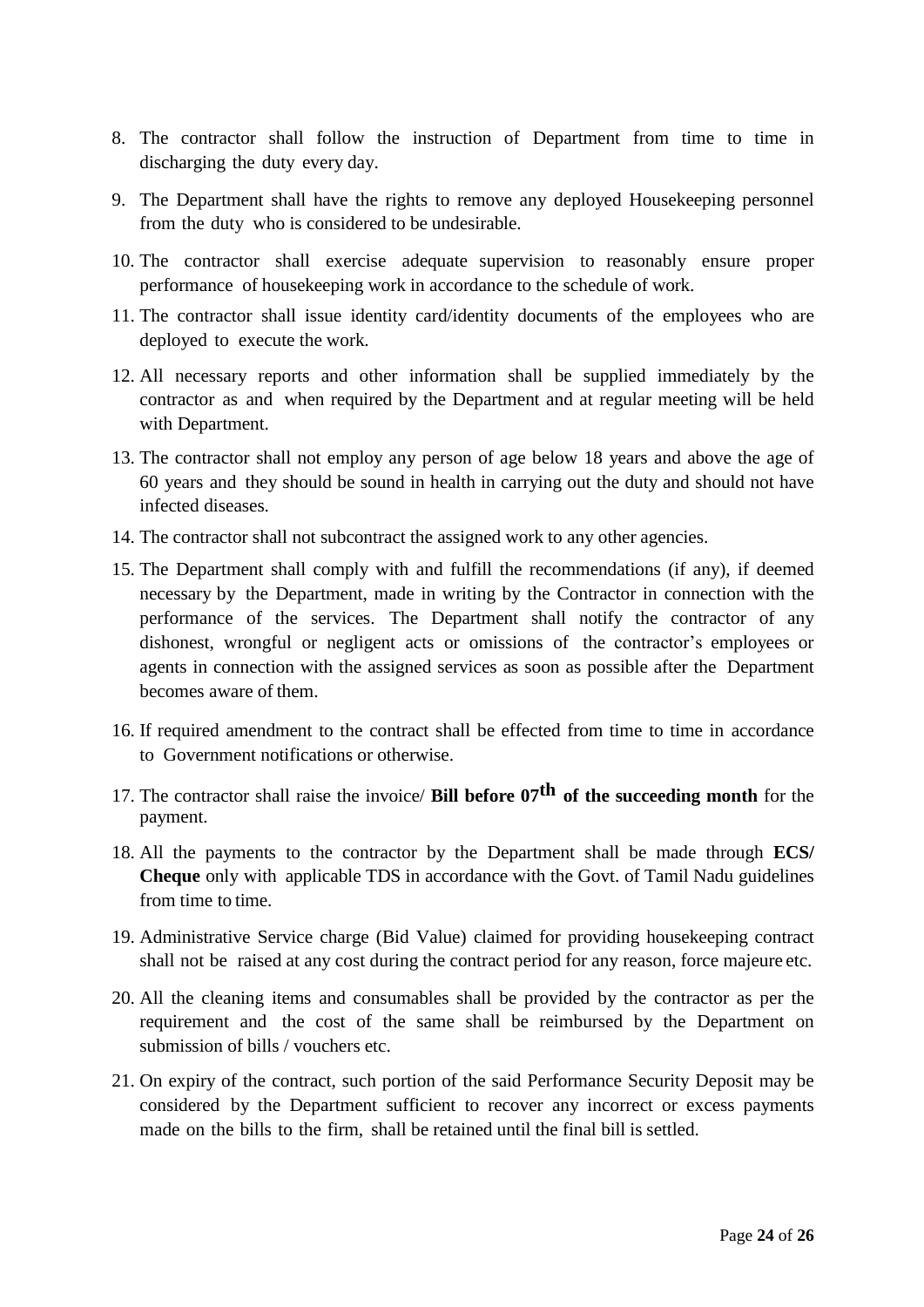- 22. In case of any accident caused to the house keeping personnel during the work period, it is the sole responsibility of the agency to meet any expenditure in thisregard.
- 23. The contract shall be for a period of **Two year** from the date of awarding of contract service and the same shall be extended for further period of **One year** on mutual consent by providing annual escalation of 5% in the quoted amount performance by the contractor each year.
- 24. The contractor shall execute the assigned work as per the schedule and if the same have not been executed up to the expected level, warning notice shall be issued in this regard. If the situation continues still, penalty will be imposed at the **rate of 1% of the contract value** per month.
- 25. The contract may be terminated by either party by giving two months notice in writing.
- 26. The contract may be terminated by the Department by giving notice in writing to the Contractor, if in case of serious negligence or serious breach of any of the terms and conditions of the contract by the contractor, and the Department is of the opinion that any further continuance of the contract is not in the interest of the Department , then the Department shall have the right to terminate the contract without assigning any reason thereof, or without giving any notice, and any amount payable by the Department as well as the performance security is liable to be forfeited.
- 27. Any claims, disputes and or differences (including a dispute regarding the existence, validity or termination of this contract) arising out of, or relating to this contract including interpretation of its terms shall be resolved through joint discussion of the Authorized Representatives of the concerned parties. However, if the disputes are not resolved by the discussions as aforesaid **within a period of 30 days**, then the matter will be referred for adjudication to the arbitration of a sole arbitrator to be appointed by the Department in accordance with the provisions of the Arbitration and Reconciliation Act 1996 and rules made thereunder including any modifications, amendments and future enactments thereto. The venue for the Arbitration will be Chennai and the decision of the arbitrator shall be final and binding on both parties.
- 28. **Jurisdiction of Court**: This contract is governed by the laws of Republic of India and shall be subject to the exclusive jurisdiction of the courts in Madras.

Date:

Place: **(Name and Signature of Tenderer with stamp of the firm)**